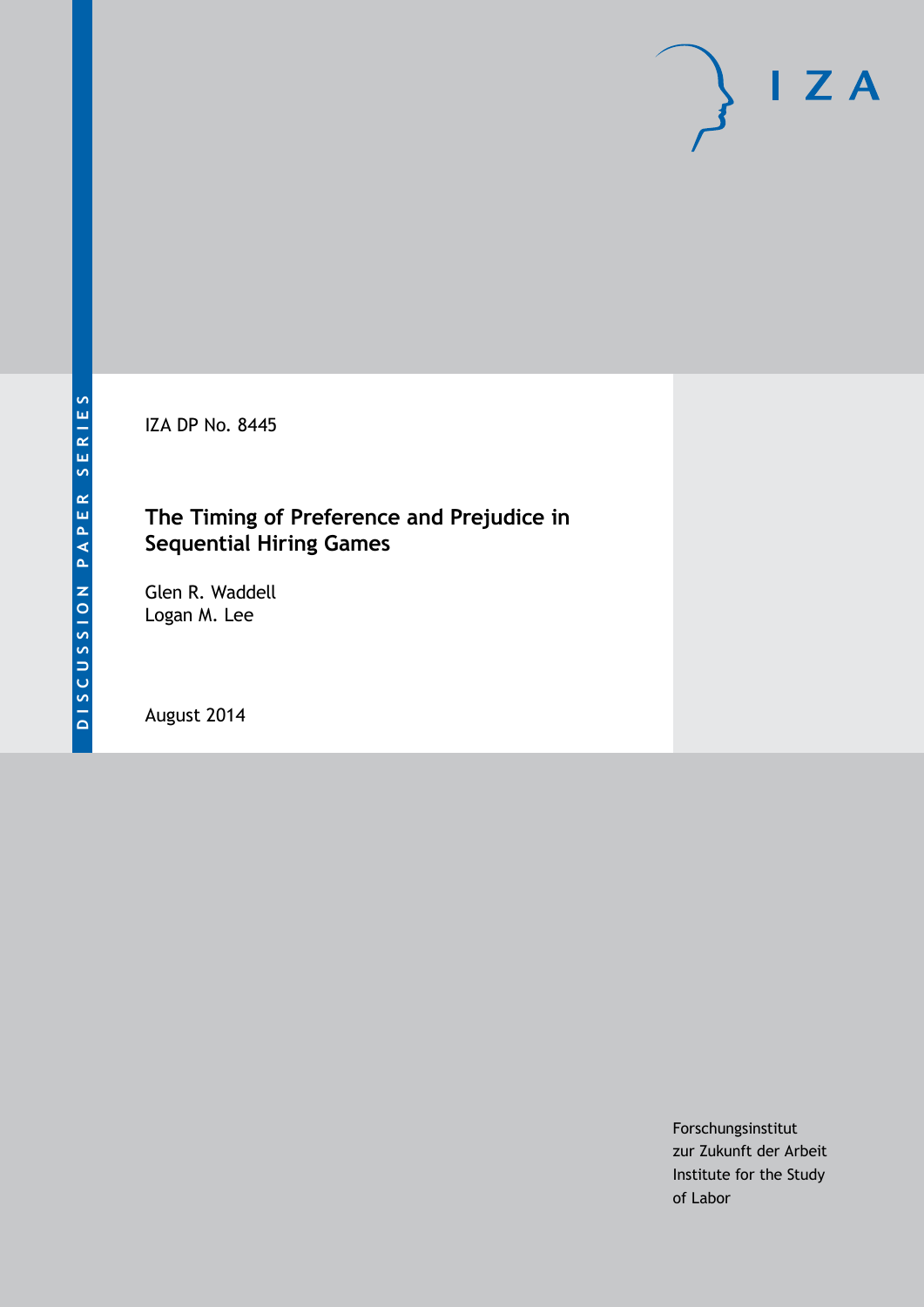# **The Timing of Preference and Prejudice in Sequential Hiring Games**

### **Glen R. Waddell**

*University of Oregon and IZA*

#### **Logan M. Lee**

*University of Oregon*

Discussion Paper No. 8445 August 2014

IZA

P.O. Box 7240 53072 Bonn Germany

Phone: +49-228-3894-0 Fax: +49-228-3894-180 E-mail: [iza@iza.org](mailto:iza@iza.org)

Any opinions expressed here are those of the author(s) and not those of IZA. Research published in this series may include views on policy, but the institute itself takes no institutional policy positions. The IZA research network is committed to the IZA Guiding Principles of Research Integrity.

The Institute for the Study of Labor (IZA) in Bonn is a local and virtual international research center and a place of communication between science, politics and business. IZA is an independent nonprofit organization supported by Deutsche Post Foundation. The center is associated with the University of Bonn and offers a stimulating research environment through its international network, workshops and conferences, data service, project support, research visits and doctoral program. IZA engages in (i) original and internationally competitive research in all fields of labor economics, (ii) development of policy concepts, and (iii) dissemination of research results and concepts to the interested public.

<span id="page-1-0"></span>IZA Discussion Papers often represent preliminary work and are circulated to encourage discussion. Citation of such a paper should account for its provisional character. A revised version may be available directly from the author.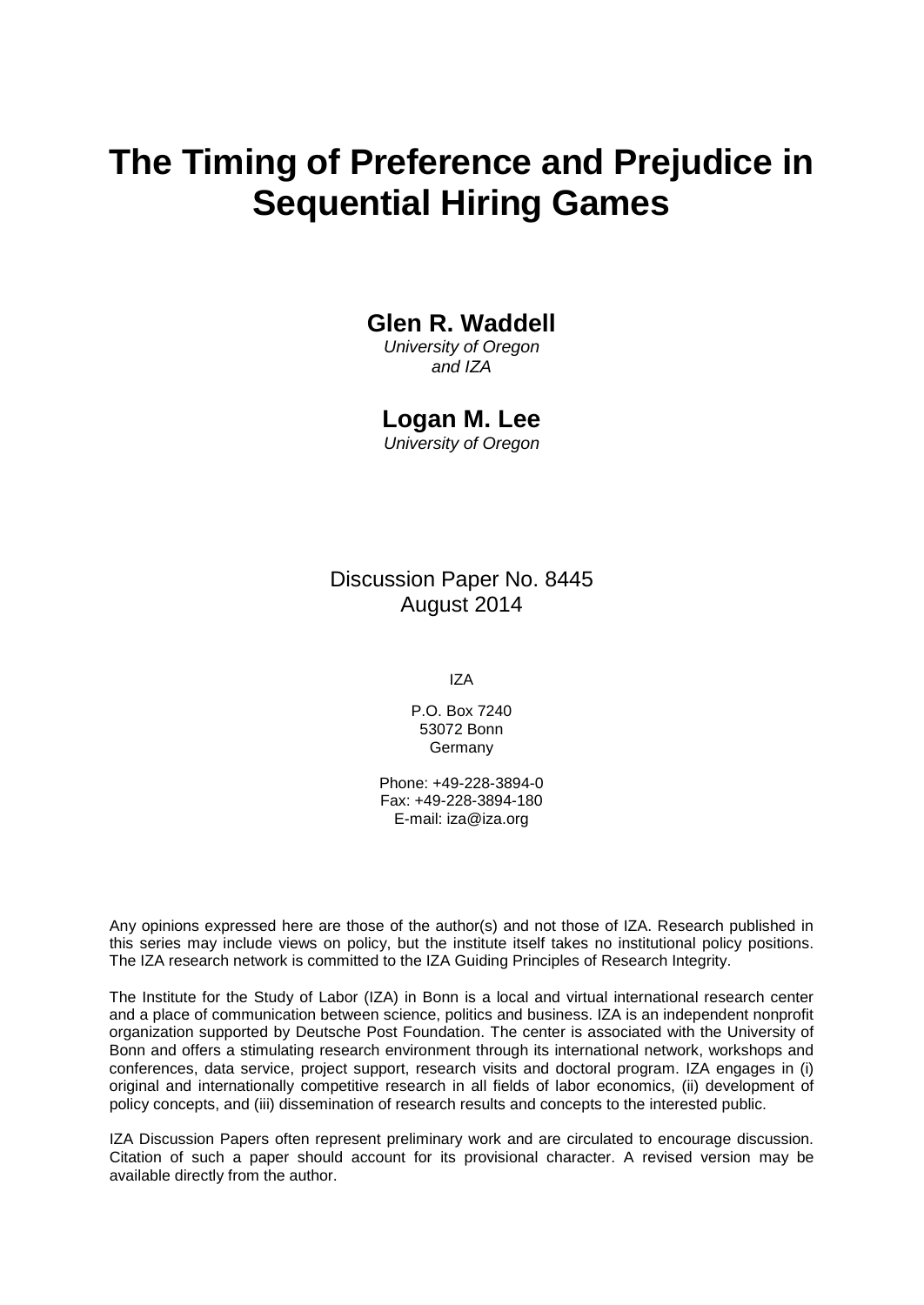IZA Discussion Paper No. 8445 August 2014

## **ABSTRACT**

## **The Timing of Preference and Prejudice in Sequential Hiring Games[\\*](#page-1-0)**

We model a hiring process in which the candidate is evaluated sequentially by two agents of the firm who each observe an independent signal of the candidate's productivity. We introduce the potential for taste-based discrimination and characterize how one agent's private valuation of the candidate influences the other agent's hiring practices. This influence is often in an offsetting direction and is partially corrective. Yet, this offsetting response can also be large enough that even a high-productivity candidate who is privately favoured by one agent, as may be the case in efforts to increase gender or racial diversity, is less likely to be hired even when the other agent has no preference over private, non-productive attributes.

JEL Classification: J1, J7, D8

Keywords: hiring, race, gender, diversity, discrimination

Corresponding author:

Glen R. Waddell Department of Economics University of Oregon Eugene, OR 97403-1285 USA E-mail: [waddell@uoregon.edu](mailto:waddell@uoregon.edu)

We thank Bill Harbaugh, Chris Ellis, Bruce McGough, Derek Neal, Paul Oyer, Jason Query, Nick Sly, and Jon Thompson for productive interactions.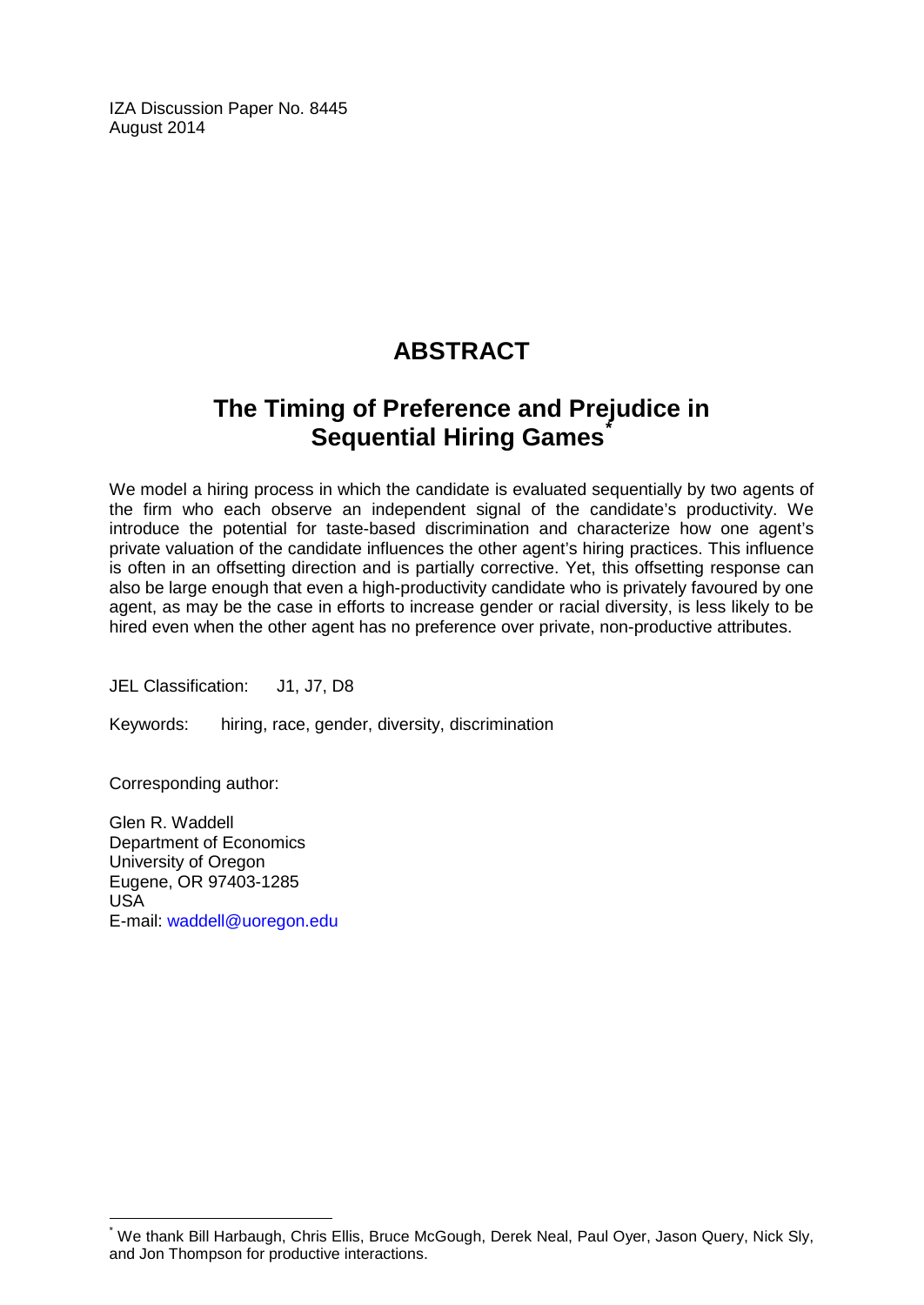## 1 Introduction

Gender and race gaps in wages and employment persist in U.S. and global labor markets. While experimental evidence supports taste-based racial discrimination as a direct contributor [\(Bertrand and Mullainathan, 2004;](#page-26-0) [Carlsson and Rooth,](#page-26-1) [2011;](#page-26-1) [Castillo, Petie, Torero](#page-26-2) [and Vesterlund, 2013\)](#page-26-2), incomplete information can also give rise to statistical discrimination [\(Altonji and Pierret, 2001;](#page-25-0) [Farber and Gibbons, 1996;](#page-26-3) [Aigner and Cain, 1977\)](#page-25-1). We consider a mechanism in the intersection of these areas.

In particular, we consider agents' incentives within a sequential evaluation of a job candidate when the agents of the firm potentially realize private benefits or costs associated with an observable but non-productive attribute of the candidate. Holding the sequential nature constant—an initial screening followed by further consideration if the initial screening goes well—we vary where in the sequence and to what degree the candidate's non-productive attribute is valued. Among our results, we will show that pro-diversity hiring policies—"topdown" directives, in particular—may be limited in their ability to narrow gaps in outcomes across race or gender, or even contribute to increasing wage and employment gaps. Thus, in this setting, even preference for some non-productive attribute in a job candidate can be to the candidate's detriment.

The setting we consider is rich enough to capture the relevant tradeoffs yet sufficiently straightforward that we can speak effectively to policy. We abstract away from the role of committees, for example, and consider only individual agents, two in number, and acting in sequence on behalf of the firm or institution. We assume that the candidate is considered by the second agent (have in mind the firm's owner, for example, although one could imagine university administrator also fitting well) only when the first agent (a division manager, for example, or a department chair) has determined that the candidate is worthy of forwarding in the search. In that way, the process we model captures the typical "up or out" nature of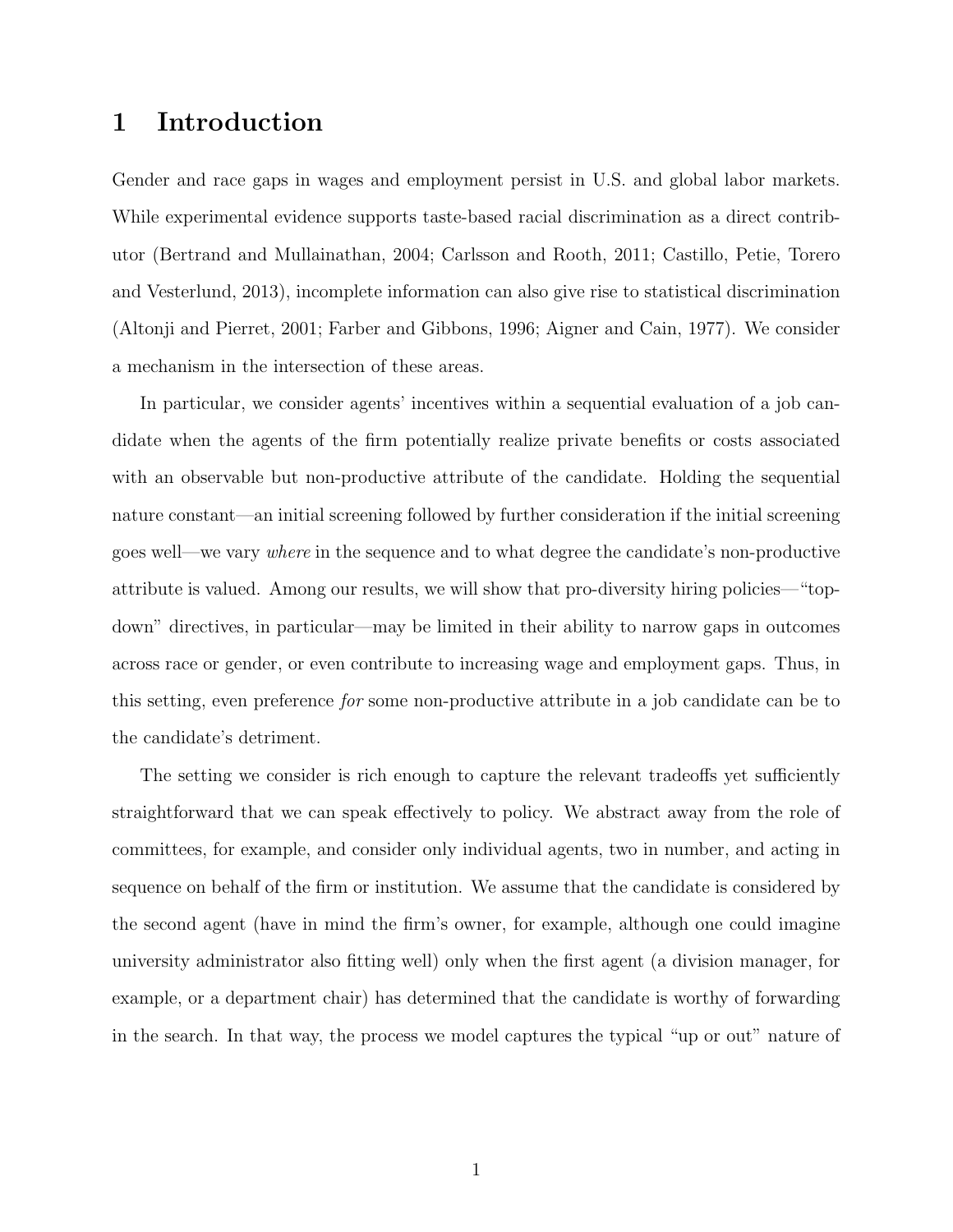job searches.<sup>1</sup>

[Becker \(1957\)](#page-26-4) first introduced an economic model of discrimination in which employers had a taste for discrimination, insofar as there was a disamenity to employing minority workers who would have to compensate employers by being more productive at a given wage or being willing to accept a lower wage for identical productivity. Elements of this intuition will remain in our model, although the implications will now depend on where in the sequence such a disamenity is introduced—whether it is introduced "early" or "late." Elements of the longer literature will also be evident in what follows as we reconsider the role of private valuations amid uncertainty around worker productivity[\(Arrow, 1971;](#page-25-2) [Phelps, 1972;](#page-27-0) [McCall,](#page-27-1) [1972;](#page-27-1) [Arrow, 1973;](#page-26-5) [Spence, 1973\)](#page-27-2).<sup>2</sup>

In terms of actionable policy, we will speak directly to the implications of directed searches—where private values are arguably a stronger motivating factor at the top of the firm's hierarchy. We will refer to these preferences as "top-down," and demonstrate that in such environments, early decision makers will often take positions that offset the anticipated preferences of later decision makers. In the limit, when the late-arriving preference for the personal attribute is large, this "offsetting" effect is sufficient to leave even the

<sup>1</sup>[Green and Laffont \(1987\)](#page-26-6) model a two-person decision problem but assume away a hierarchy of agents. Similarly, [Luo \(2002\)](#page-27-3) considers collective decision making in a twoperson model where agents collaboratively to make decisions.

 $2\text{In other related work, Eriksson and Lagerström (2012) use a resume study in Norway to }$ show candidates who have non-Nordic names, are unemployed, or older receive significantly fewer firm contacts. [Kuhn and Shen \(2013\)](#page-26-8) find that job postings in China that explicitly seek a certain gender, while suggestive that firms have preferences for particular job-gender matches, only play a significant role in hiring decisions for positions that require relatively little skill. [Jacquemet and Yannelis \(2012\)](#page-26-9) discuss whether observed bias is due to discrimination against a particular group or favouritism for another group. Other explanations for gender and race gaps include firms benefitting from increased productivity when workforces are homogenous [\(Breit and Horowitz, 1995\)](#page-26-10), and in-group-favouritism effects [\(Lewis and](#page-27-4) [Sherman, 2003\)](#page-27-4). [Pinkston \(2005\)](#page-27-5) introduces the role for differentials in signal variance (e.g., black men have noisier signals of ability than white men) into a model of statistical discrimination. [Ewens, Tomlin and Wang \(2012\)](#page-26-11) consider separating statistical discrimination from taste-based discrimination and find support for statistical discrimination in rental markets. For a review of the evolution of empirical work on discrimination, see [Guryan and Charles](#page-26-12) [\(2013\)](#page-26-12).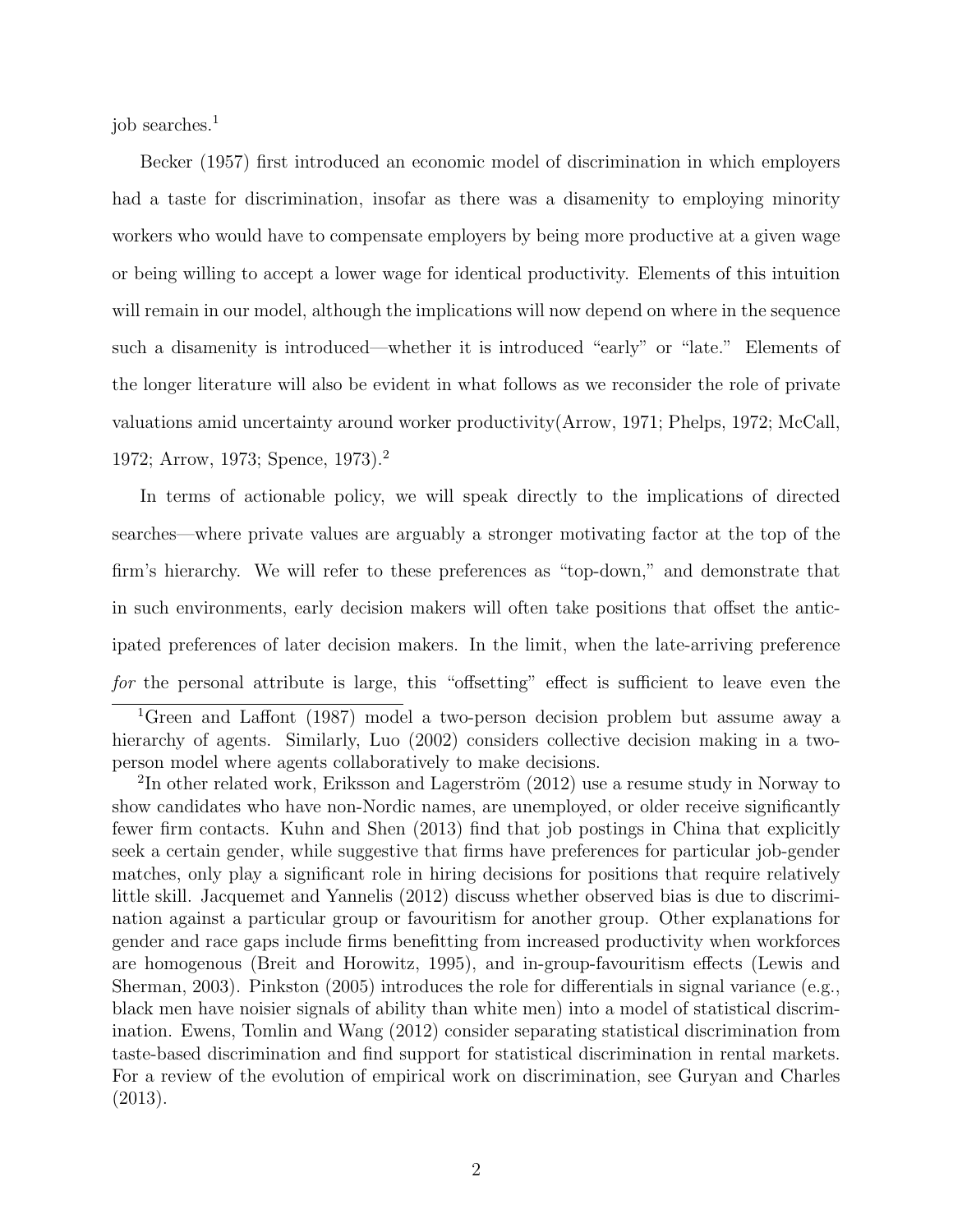high-productivity candidates from the privately preferred group worse off; facing a *lower* probability of employment. For example, where leadership values female candidates, highly productive female applicants are harmed by early decision makers protecting their interest against the anticipation of favourable treatment in subsequent rounds. In no way is this due to a disutility associated with hiring a candidate with a particular attribute (e.g., we do not need the first agent to dislike female candidates to find that female candidates can be made worse off when favoured by the second agent) but is solely due to agents having incomplete information of candidates' true abilities and the requisite tradeoffs being made at the margin when the early mover anticipates a candidate-favouring bias being introduced by subsequent decision makers. Thus, one might fear that policies designed to encourage the hiring of workers who increase workforce diversity can promote even the opposite outcome if agents of the firm (particularly those acting early in hiring decisions) do not share equally in those interests.

This tension between the first and second decision makers is fundamental. As such, we consider comparative statics around these margins, varying the private values introduced by the first and second agents as we consider the implications on employment and workforce productivity. As private values influence the relative probabilities with which candidates of different abilities are hired, we will also discuss the distributional consequences for subsequent promotion games.

In Section [2](#page-6-0) we introduce the model we have in mind, solving the sequential consideration of agents backwards. Throughout, we consider private values of either sign although cases in which candidates are "favoured" somewhere in the hiring process may be the more relevant to policy, especially where we demonstrate that this can be to their detriment. We do this in two settings.

In Section [3](#page-10-0) we consider a setting in which the second agent in the sequence is somewhat "naive" in forming his expectations of the first agent's action—not expecting that the first agent may respond to the second agent's private incentives. For example, university lead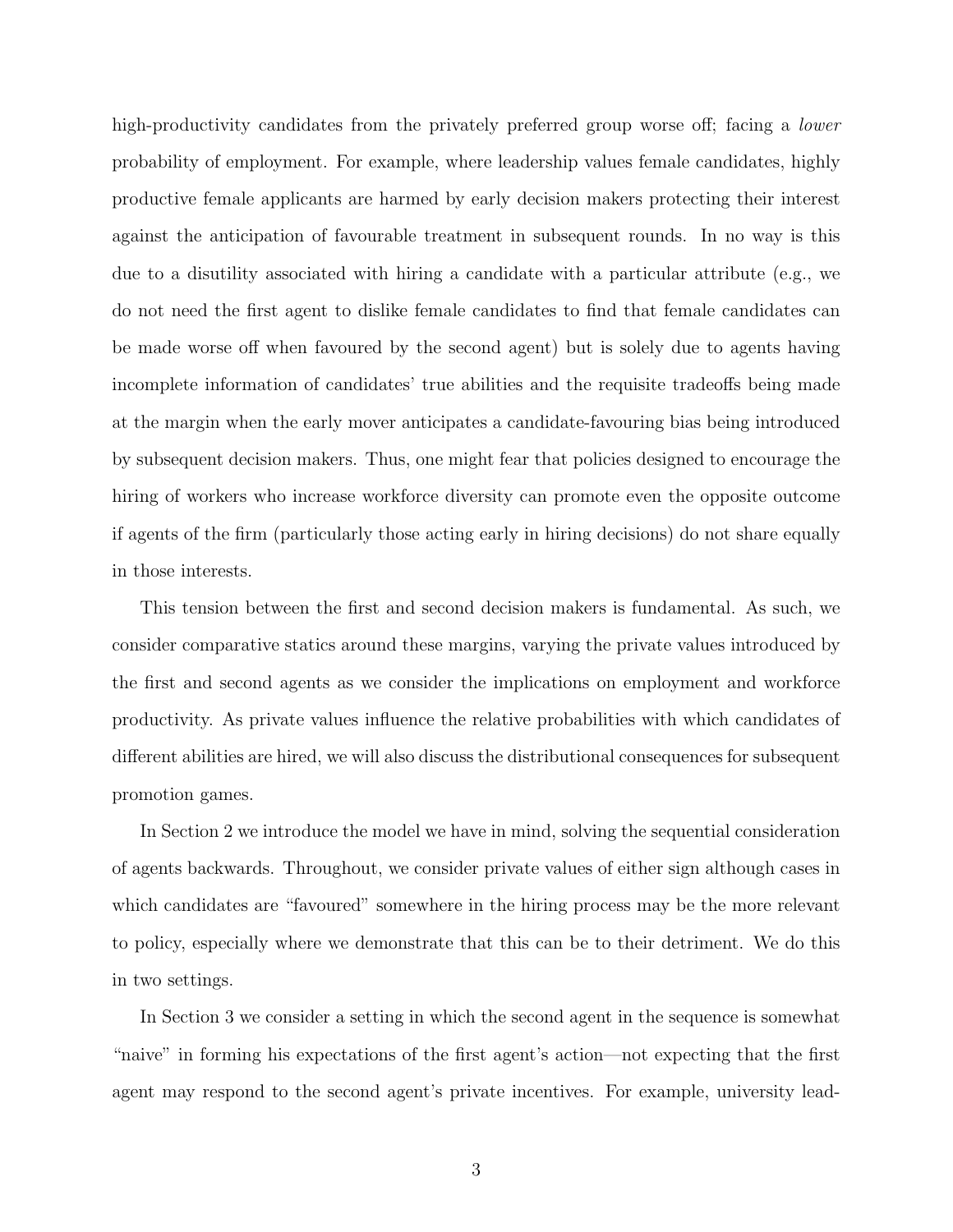ership may reveal that they favour female or minority candidates at the margin and fully expect that departments will not work to oppose these interests. Yet, as long as there is the potential for departments to value those non-productive attributes differently, interests can be in conflict. In particular, we discuss the model's implications in light of the asymmetries in how early and late decision makers can influence outcomes when agents are moving in sequence, including subsequent promotion games and the role of incentive pay.

In Section [4](#page-17-0) we consider a setting in which Agent 2 is "savvy" regarding Agent 1's incentives, and fully anticipates this in his own optimization routine. While we tend to think that those in leadership positions (university deans, for example) may fall short of fully anticipating how others (department committees) might respond to "top-down" directives, we offer additional intuition by considering outcomes spanning these settings. In this setting, we consider whether the second decision maker can incentivize the first toward better aligning their private valuations of the non-productive attribute.

In Section [5](#page-23-0) we offer concluding remarks.

### <span id="page-6-0"></span>2 Theory

#### 2.1 The setup

We are intent on considering the implications of agents having private values associated with some non-productive attribute of a job candidate as they undertake the hiring responsibilities for the firm. In so doing, we consider a two-stage hiring game in order to speak to the implications of these private values being introduced to the hiring process at different stages. By assumption, Agent 1 considers the candidate first and either rejects the candidate or forwards the candidate to Agent 2 for further consideration. If forwarded, Agent 2 can then reject or hire the candidate. Within such a hierarchy, we then consider private valuations: "bottom-up" preferences (e.g., grass roots efforts to increase racial diversity among co-workers), or "top-down" preferences (e.g., a university administrator's preference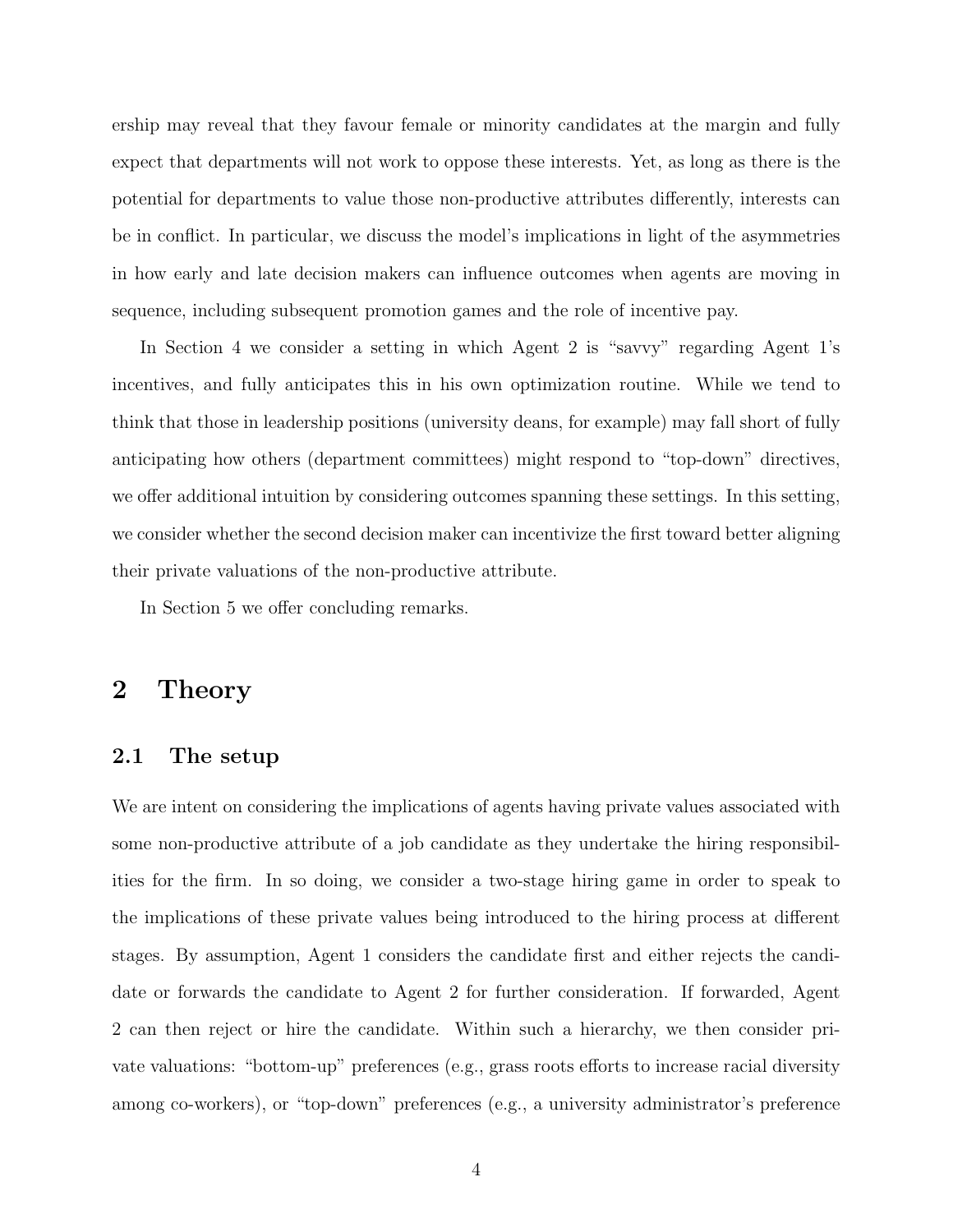to increase the presence of female faculty in STEM fields), or combinations thereof.<sup>3</sup>

As a candidate's productivity is not verifiable, both agents only know that with probability  $\alpha \in (0,1)$  a given candidate is highly productive and would therefore be a "good" for the firm. We quantify the upside to hiring such a candidate as an increase in the firm's value from  $V_0$  to  $V_g$ . With probability  $(1 - \alpha)$  the candidate's productivity is such that hiring the candidate would be "bad" for the firm and would decrease the firm's value from  $V_0$  to  $V_b$ . In such a case, the firm is always best served by rejecting the candidate, in which case the firm's value would remain at the status-quo level,  $V_0$ . Without loss of generality, we assume that  $V_0 = 0$ .

It is uninteresting to consider compensation schemes that do not tie remuneration to agents' actions. That said, these weights are determined outside the model and we simply parameterize these relationships in Agent 1 receiving  $\tau_1 \in (0,1)$  of the value to the firm and Agent 2 receiving  $\tau_2 \in (0,1)$ , such that  $\tau_1 + \tau_2 \leq 1$ . As agents are moving in strict sequence, consistent with a hierarchy, it may be reasonable to further anticipate that  $\tau_1 \leq \tau_2$ .<sup>4</sup>

We introduce the potential for discrimination and favouritism by allowing for some nonproductive but verifiable attribute of the candidate to be privately valued by either or both agents. Given the sequence of actions, we notate any private benefits accruing to Agent 1 from hiring the candidate as  $B_1$ , and any private benefits accruing to Agent 2 as  $B_2$ . To maintain interest and relevance, we will limit agents' private values to those that yield interior solutions.<sup>5</sup> That is, we will limit private values to those that do not have the agents' first-order conditions collapse to "always reject" or "always accept." The model can be solved backwards.

<sup>3</sup>STEM: Science, Technology, Engineering, and Mathematics.

<sup>4</sup>For some context regarding the use of incentive pay broadly, see [Murphy \(2013\)](#page-27-6).

<sup>&</sup>lt;sup>5</sup>Assuming that  $\tau_1V_b \leq B_1 \leq \tau_1V_g$ , and  $\tau_2V_b \leq B_2 \leq \tau_2V_g$  effectively limits the set of values where an agent has these dominant strategies to just those where  $B_i = \tau_i V_b$  or  $B_i = \tau_i V_g$ , respectively. More generally, the range of private values over which interesting interactions occur depends on the payoff levels to agents relative to these private values. That is, in the symmetric case, where  $B_i < \tau_i V_b$ , Agent i will adopt an "always-reject" strategy. Likewise, where  $B_i > \tau_i V_g$ , Agent *i* will adopt an "always-accept" strategy.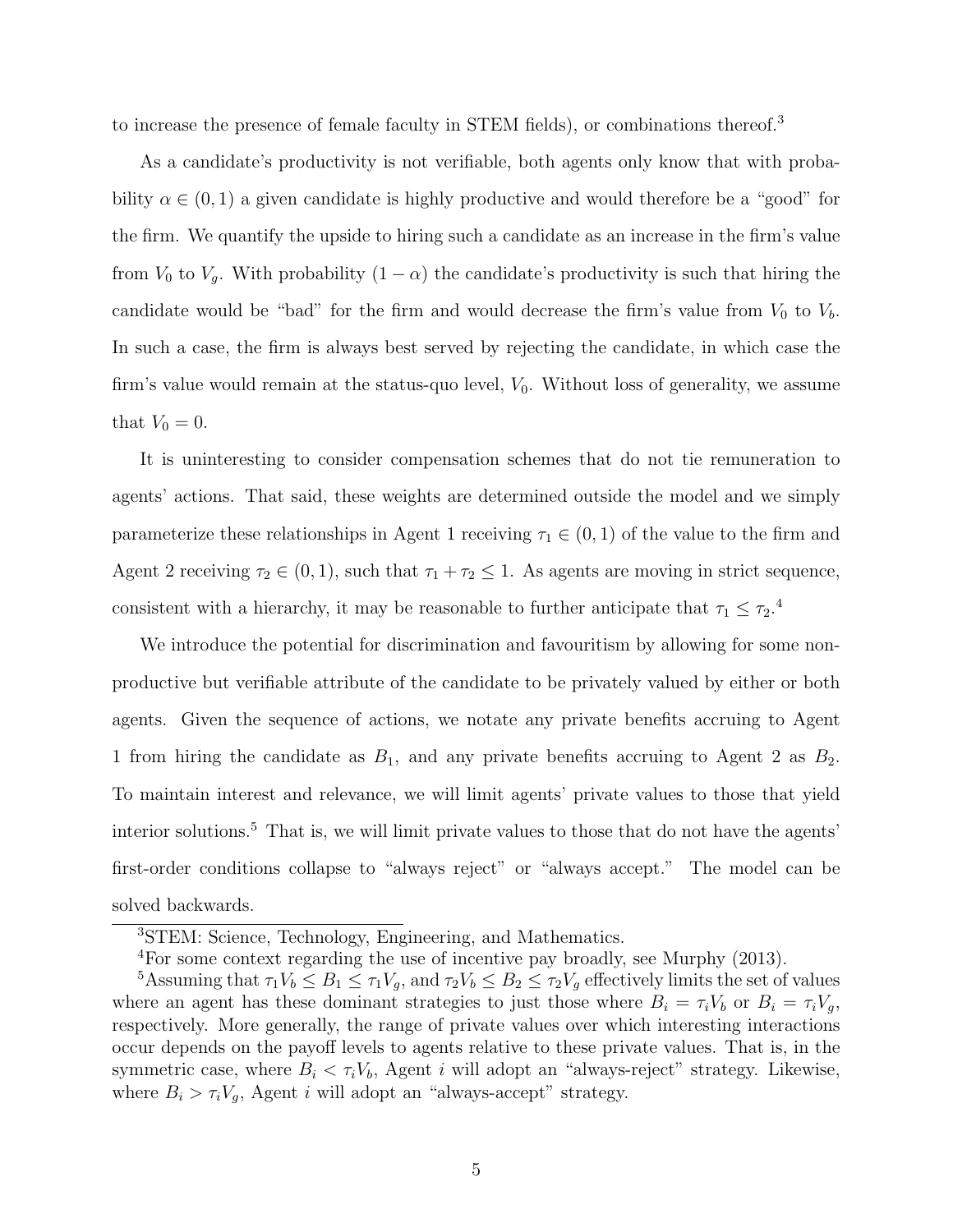#### 2.2 Agent 2's problem

When the candidate is forwarded to Agent 2 for final consideration, Agent 2 draws an independent signal of the candidate's productivity. The signal,  $s_2$ , is drawn from  $N(\mu_b, \sigma_b)$  if the candidate is a "bad" type, and from  $N(\mu_g, \sigma_g)$  if the candidate is a "good" type, where  $\mu_b < \mu_g$ .  $F_b(\cdot)$  is the CDF of  $N(\mu_b, \sigma_b)$  and  $F_g(\cdot)$  is the CDF of  $N(\mu_g, \sigma_g)$ .<sup>6</sup> With such a setup, Agent 2's decision rule can then be summarized in the choice of a reservation signal,  $\hat{s}_2$ . If the realized signal,  $s_2$ , is higher than the chosen reservation signal,  $\hat{s}_2$ , the candidate is hired. If  $s_2 < \hat{s}_2$ , the candidate is rejected and no hire is made.

Formally, Agent 2's objective equation can be written as,

<span id="page-8-0"></span>
$$
\begin{split} \mathcal{M}_{\hat{s}_2} &= \alpha [F_g(\mathbb{E}_2[\hat{s}_1]) + (1 - F_g(\mathbb{E}_2[\hat{s}_1])) F_g(\hat{s}_2)] \tau_2 V_0 \\ &+ \alpha (1 - F_g(\mathbb{E}_2[\hat{s}_1])(1 - F_g(\hat{s}_2)) (\tau_2 V_g + B_2) \\ &+ (1 - \alpha) [F_b(\mathbb{E}_2[\hat{s}_1]) + (1 - F_b(\mathbb{E}_2[\hat{s}_1]) F_b(\hat{s}_2)] \tau_2 V_0 \\ &+ (1 - \alpha) (1 - F_b(\mathbb{E}_2[\hat{s}_1])) (1 - F_b(\hat{s}_2)) (\tau_2 V_b + B_2). \end{split} \tag{1}
$$

As Agent 2 only considers the candidate upon her having successfully navigated Agent 1's evaluation, the probability Agent 2 puts on the candidate being highly productive is updated from the population parameter,  $\alpha$ , to reflect Agent 1's evaluation (i.e., that  $s_1$ must have been no smaller than  $\hat{s}_1$ ). Each term in [\(1\)](#page-8-0) therefore represents the probability weighted outcomes of the hiring game—the candidate is either a good candidate but not hired (Agent 2 realizes  $\tau_2V_0$ ), good and hired  $(\tau_2V_g + B_2)$ , bad and not hired  $(\tau_2V_0)$ , or bad and hired  $(\tau_2 V_b + B_2)$ . While the true conditional probability depends on Agent 1's reservation signal,  $\hat{s}_1$ , what matters to characterizing Agent 2's choice is his belief about

<sup>6</sup>[Lang and Manove \(2011\)](#page-26-13) suggest that employers find it more difficult to evaluate the productivity of black candidates than white candidates. This would imply that non-productive attributes may be correlated with signal noise. Our model can easily encompass this potential by allowing  $\sigma_b$  and  $\sigma_g$  to vary with the candidate's non-productive attribute.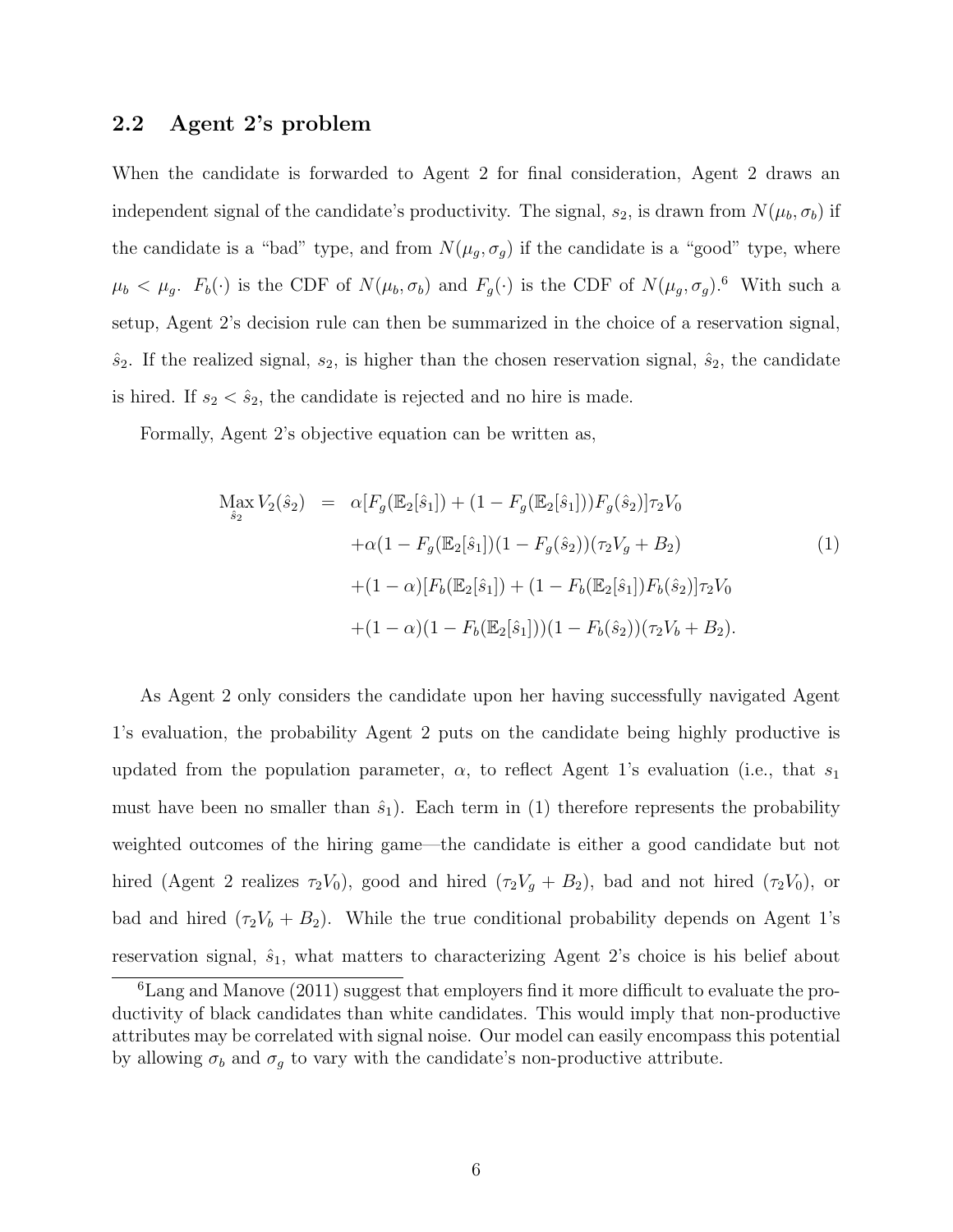what Agent 1's reservation signal was in the first stage, which we capture as  $\mathbb{E}_2[\hat{s}_1]$ .<sup>7</sup>

Given [\(1\)](#page-8-0), Agent 2's choice of  $\hat{s}_2$  solves the first-order condition,

<span id="page-9-0"></span>
$$
\frac{\alpha(1 - F_g(\mathbb{E}_2[\hat{s}_1])) f_g(\hat{s}_2)}{(1 - \alpha)(1 - F_b(\mathbb{E}_2[\hat{s}_1])) f_b(\hat{s}_2)} = \frac{\tau_2 V_0 - (\tau_2 V_b + B_2)}{(\tau_2 V_g + B_2) - \tau_2 V_0}.
$$
\n(2)

That is, in equilibrium Agent 2's optimal reservation signal,  $\hat{s}_2^*$ , equates the ratio of probabilities of committing type-I and type-II errors (i.e.,  $\alpha(1 - F_g(\mathbb{E}_2[\hat{s}_1]))f_g(\hat{s}_2)$ , and (1 –  $\alpha$ )(1 –  $F_b(\mathbb{E}_2[\hat{s}_1])f_b(\hat{s}_2)$ , respectively) with the ratio of costs (i.e.,  $(\tau_2V_g + B_2) - \tau_2V_0$ , and  $\tau_2V_0 - (\tau_2V_b + B_2)).$ 

#### 2.3 Agent 1's problem

In the first stage, Agent 1 draws an independent signal,  $s<sub>1</sub>$ , of the candidate's productivity to be compared to a chosen reservation signal,  $\hat{s}_1$ . As above, the candidate's signal of productivity,  $s_1$ , is drawn from  $N(\mu_b, \sigma_b)$  if the candidate is a "bad" type and from  $N(\mu_g, \sigma_g)$ if the candidate is a "good" type. If  $s_1 < \hat{s}_1$ , the candidate's file is immediately abandoned and no hire is made—Agent 2 never sees the candidate and the resulting firm value is  $V_0$ . If  $s_1 \geq \hat{s}_1$ , the candidate is then subjected to consideration by Agent 2, as described in Equation [\(2\)](#page-9-0).

Where  $R_2(\mathbb{E}_2[\hat{s}_1])$  captures Agent 2's choice of  $\hat{s}_2$  given his expectation of  $\hat{s}_1$ , Agent 1's objective equation can be written,

$$
\begin{aligned}\n\text{Max } V_1(\hat{s}_1) &= \alpha [F_g(\hat{s}_1) + (1 - F_g(\hat{s}_1)) F_g(R_2)] \tau_1 V_0 \\
&+ \alpha (1 - F_g(\hat{s}_1)) (1 - F_g(R_2)) (\tau_1 V_g + B_1) \\
&\quad + (1 - \alpha) [F_b(\hat{s}_1) + (1 - F_b(\hat{s}_1)) F_b(R_2)] \tau_1 V_0 \\
&\quad + (1 - \alpha) (1 - F_b(\hat{s}_1)) (1 - F_b(R_2)) (\tau_1 V_b + B_1).\n\end{aligned} \tag{3}
$$

<sup>7</sup>Agent 2's expectation of the probability a good candidate cleared Agent 1's reservation is therefore  $1 - F<sub>g</sub>(\mathbb{E}<sub>2</sub>[\hat{s}<sub>1</sub>])$ , while the expectation of the probability a bad candidate cleared Agent 1's reservation signal is  $1 - F_b(\mathbb{E}_2[\hat{s}_1]).$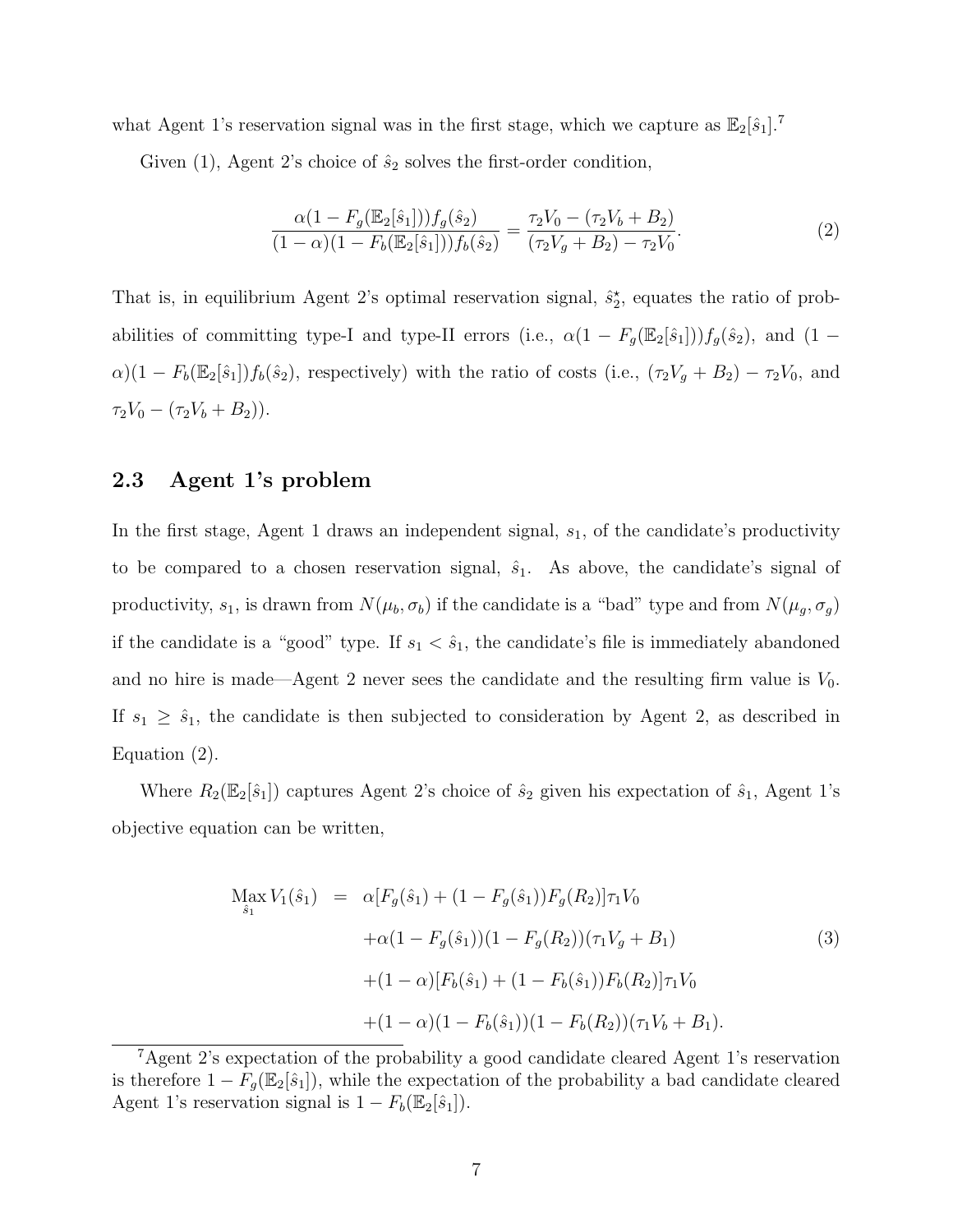where we capture in  $B_1$  any private value Agent 1 associates with the candidate's nonproductive attribute. In general, Agent 1 chooses  $\hat{s}_1$  subject to the first-order condition,

<span id="page-10-1"></span>
$$
\frac{\alpha f_g(\hat{s}_1)(1 - F_g(R_2)) + \alpha (1 - F_g(\hat{s}_1)) f_g(R_2)(\partial R_2/\partial \hat{s}_1)}{(1 - \alpha) f_b(\hat{s}_1)(1 - F_b(R_2)) + (1 - \alpha)(1 - F_b(\hat{s}_1)) f_b(R_2)(\partial R_2/\partial \hat{s}_1)} = \frac{\tau_1 V_0 - (\tau_1 V_b + B_1)}{(\tau_1 V_g + B_1) - \tau_1 V_0}.
$$
\n(4)

As above, Agent 1 chooses his optimal reservation signal,  $\hat{s}_1^*$ , to equate the ratio of probabilities of committing type-I and type-II errors with the ratio of costs.<sup>8</sup>

## <span id="page-10-0"></span>3 When Agent 2 is naive

#### 3.1 Agent behavior

In this section, we begin with the consideration of strictly "top-down" preferences (i.e.,  $B_2 \neq$ 0 while  $B_1 = 0$ , which is consistent with Agent 1 being interested only in the productivity of the candidate while Agent 2 has private objectives associated with hiring, such as to increase the representation of certain races or gender of worker (i.e.,  $B_2 > 0$ ).

We model Agent 2's naiveté by setting his expectation of Agent 1's reservation signal,  $\mathbb{E}_2[\hat{s}_1]$ , equal to what Agent 1 would choose in the absence of any private values (i.e., as if  $B_2 = 0$ ). In particular, this is akin to Agent 2 not anticipating that Agent 1 will consider  $B_2$ when choosing  $\hat{s}_1$ . When  $\mathbb{E}_2[\hat{s}_1] = \hat{s}_1^*|_{B_2=0}$ , Agent 2's first-order condition in [\(2\)](#page-9-0) simplifies to

$$
\frac{\alpha(1 - F_g(\hat{s}_1^*|_{B_2=0}))f_g(\hat{s}_2)}{(1 - \alpha)(1 - F_b(\hat{s}_1^*|_{B_2=0}))f_b(\hat{s}_2)} = \frac{\tau_2 V_0 - (\tau_2 V_b + B_2)}{(\tau_2 V_g + B_2) - \tau_2 V_0},\tag{5}
$$

and  $\hat{s}_2^{\star}$  depends on the expectation of Agent 1's reservation signal, here set to  $\hat{s}_1^{\star}|_{B_2=0}$ , constant in  $B_2$ . That  $\mathbb{E}_2[\hat{s}_1] = \hat{s}_1^*|_{B_2=0}$  also implies that  $\partial R_2(\mathbb{E}_2[\hat{s}_1])/\partial \hat{s}_1 = 0$ . As Agent 1 finds neither private cost nor private benefit in the non-productive attribute of the candidate (i.e.,  $B_1 = 0$ ),

<sup>&</sup>lt;sup>8</sup>This is easy to see in the symmetric case (i.e.,  $V_b = -V_g$ ,  $V_0 = 0$ , and  $\alpha = 0.5$ ), as Agent 2's first-order condition collapses to  $f_g(\hat{s}_2) = f_b(\hat{s}_2)$ .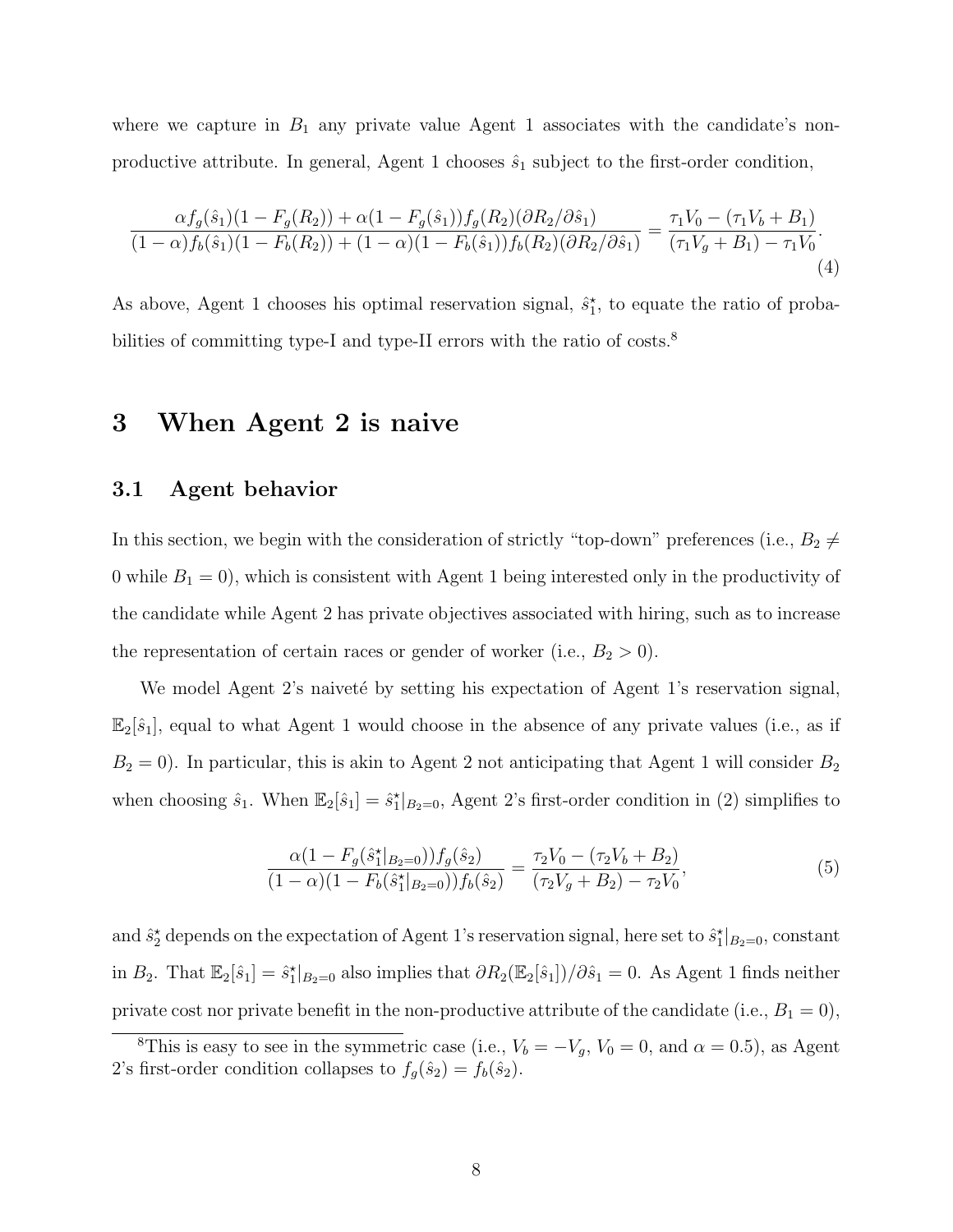$\tau_1$  drops from the agent's problem, and Agent 1's first-order condition in [\(4\)](#page-10-1) simplifies to

<span id="page-11-0"></span>
$$
\frac{\alpha f_g(\hat{s}_1)(1 - F_g(R_2(\hat{s}_1|_{B_2=0})))}{(1 - \alpha)f_b(\hat{s}_1)(1 - F_b(R_2(\hat{s}_1|_{B_2=0})))} = \frac{V_0 - V_b}{V_g - V_0}.
$$
\n(6)

which will vary with  $B_2$  through its effect on  $R_2(\cdot)$ .

In Figure [1](#page-28-0) we illustrating the tradeoffs in the sequential screening of candidates by plotting the optimally chosen  $\hat{s}_1^*$  and  $\hat{s}_2^*$  across a range of  $B_2$  between  $\tau_2V_b$  (where the private cost to Agent 2 of hiring someone with this attribute completely offsets the benefit of hiring a "good" worker) and  $\tau_2 V_g$  (where the private benefit to Agent 2 of hiring someone with this attribute completely offsets the cost of hiring a "bad" worker). For illustrative purposes, we impose  $ex$  ante symmetry.<sup>9</sup> Initially, we also abstract away from the role of incentive pay in agent behavior by setting  $\tau_1 = \tau_2 = 0.5$ . As changes in  $\tau_1$  and  $\tau_2$  determine the relative weights the private values play in agent decisions (i.e., where  $\tau_i$  is large, Agent *i*'s incentives are better aligned with the firm's) we will return to consider these margins below.

As illustrated in Figure [1,](#page-28-0) where  $B_2$  decreases from zero and hiring the candidate imposes greater private costs on Agent 2, Agent 2 chooses a higher reservation signal, which is consistent with the agent's incentive to make it less likely that such a candidate successfully clears the required standard. While this exposes the firm to higher odds of making a type-I error (i.e., rejecting a good candidate) the perspective of Agent 2 is that the private costs of hiring an individual with the non-productive attribute are offset by the higher probability that the candidate is a good hire. That Agent 2 is motivated by this private value is clearly costly to the firm. Of course, any increase in  $B_2$  from zero is also costly to the firm, as Agent 2 chooses a lower reservation signal in an attempt to increase the probability that the candidate is hired, where  $B_2$  would be realized. This exposes the firm to higher odds of making a type-II error (i.e., hiring a bad candidate).

<sup>&</sup>lt;sup>9</sup>Symmetry is defined as  $V_b = -V_g$ ,  $V_0 = 0$ , and  $\alpha = 0.5$ . Collectively, the first-order condition for the choice of  $\hat{s}_2$  is clear, as  $f_g = f_b$  in equilibrium. In characterizing agent behavior, we adopt that  $V_b = -4$ ,  $V_g = 4$ ,  $\mu_g = 1$ ,  $\mu_b = -1$ , and  $\sigma_g = \sigma_b = 1$ .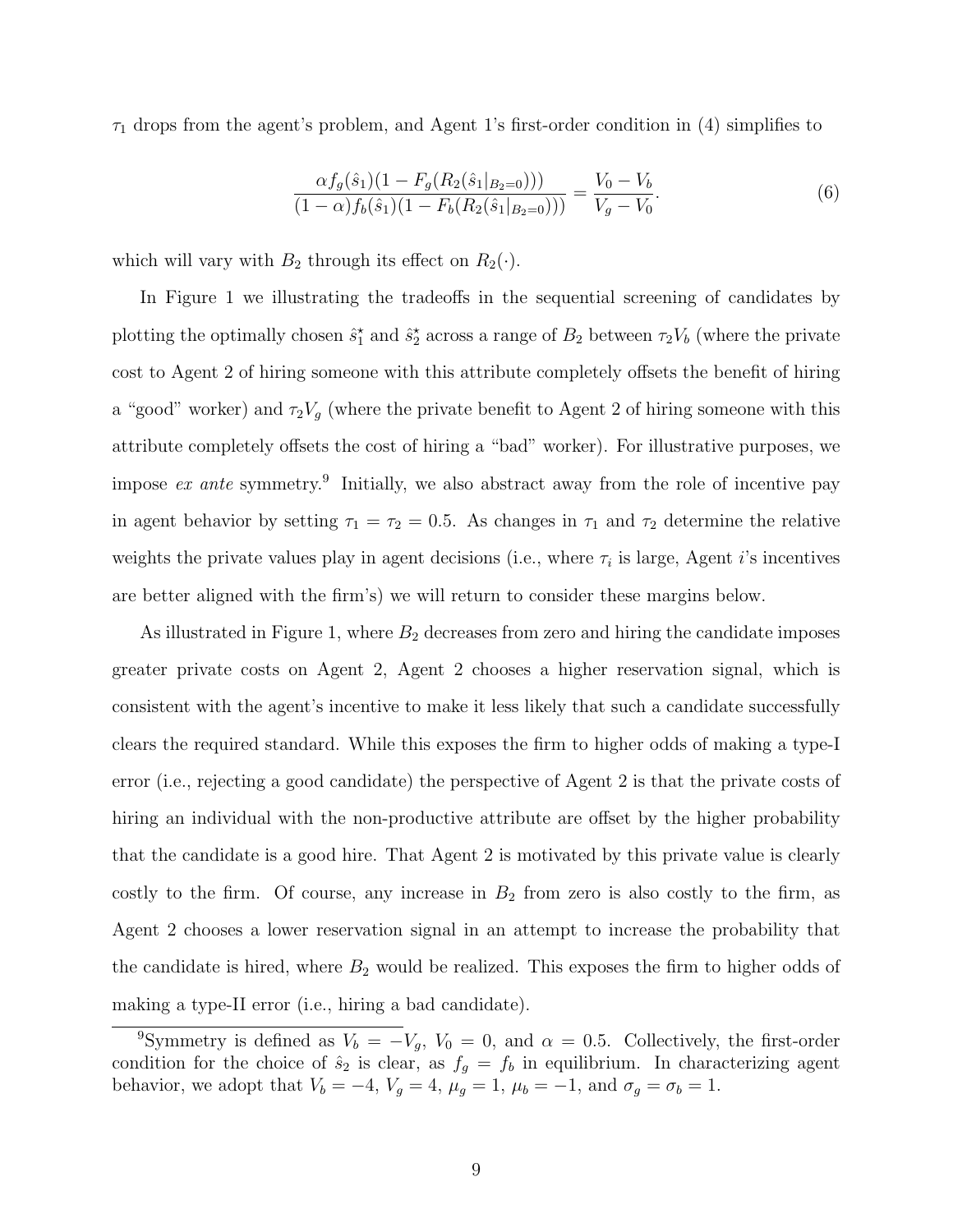Figure [1](#page-28-0) also reveals two interesting limiting cases in  $B_2 = \tau_2 V_b$  and  $B_2 = \tau_2 V_g$ , where Agent 2's decision rule collapses on either "never hire" or "always hire." Again, this is in keeping with expectations. Where  $B_2 = \tau_2 V_b$ , the private cost associated with the nonproductive attribute is sufficiently high that there is no possible outcome available (i.e., even  $\tau_2 V_g$  is not sufficiently high) that would dominate the status quo of  $\tau_2 V_0$  net of  $B_2$ . Likewise, where  $B_2 = \tau_2 V_g$ , the private benefit to the non-productive attribute is sufficiently high that there is no possible outcome available (i.e., even  $\tau_2V_b$  is not sufficiently low) that would dominate the potential that a "bad" hire is made and the firm realizes a value of  $\tau_2 V_b$ .

The shape of Agent 1's choice of  $\hat{s}_1^*$  across  $B_2$  is where we first observe the behavior of consequence. First, as Agent 1 anticipates how  $\hat{s}_2^{\star}$  varies with  $B_2$ , Agent 1's first-order condition in [\(6\)](#page-11-0) implies that he adopts a *higher* reservation signal when  $B_2$  is higher, requiring less uncertainty regarding the candidate's type before forwarding the candidate to Agent 2 where Agent 2 will be excessively favourable toward the candidate.

**Proposition 1.** With top-down preferences, for any  $|B_2| > 0$  Agent 1's choice of reservation signal acts as a weakly corrective force. That is, Agent 1's mitigating influence on firm value is non-negative as long as  $|B_2| > 0$ .

Moreover, as  $B_2$  approaches  $\tau_2 V_g$  and Agent 2's decision rule collapses to the unproductive act of "always accepting" a candidate who provides the privately valued attribute, Agent 1's decision rule collapses to that which would be chosen by a single decision maker facing the same uncertainty (i.e.,  $\hat{s}_1^* = 0$ ). In effect, while Agent 1's best response to Agent 2 favouring the candidate is corrective and valuable to the firm in expectation (i.e., it limits the potential losses that would otherwise result), Agent 2's private interest completely consumes the gains provided to the firm from having the second signal of the candidate's productivity.<sup>10</sup>

<sup>&</sup>lt;sup>10</sup>Note that with symmetry assumed, a single decision maker would solve the first-order condition at  $\hat{s} = 0$ . In Figure [1,](#page-28-0) that  $\hat{s}_1^* < 0$  when  $B_2 = 0$  is a reflection of the value to the firm of having a second agent. Agent 1 can adopt a lower reservation signal anticipating that Agent 2's independent draw and evaluation is pending. (While particularly evident at  $B_2 = 0$ , this is also driving the general result that  $\hat{s}_1^* \leq 0$ .)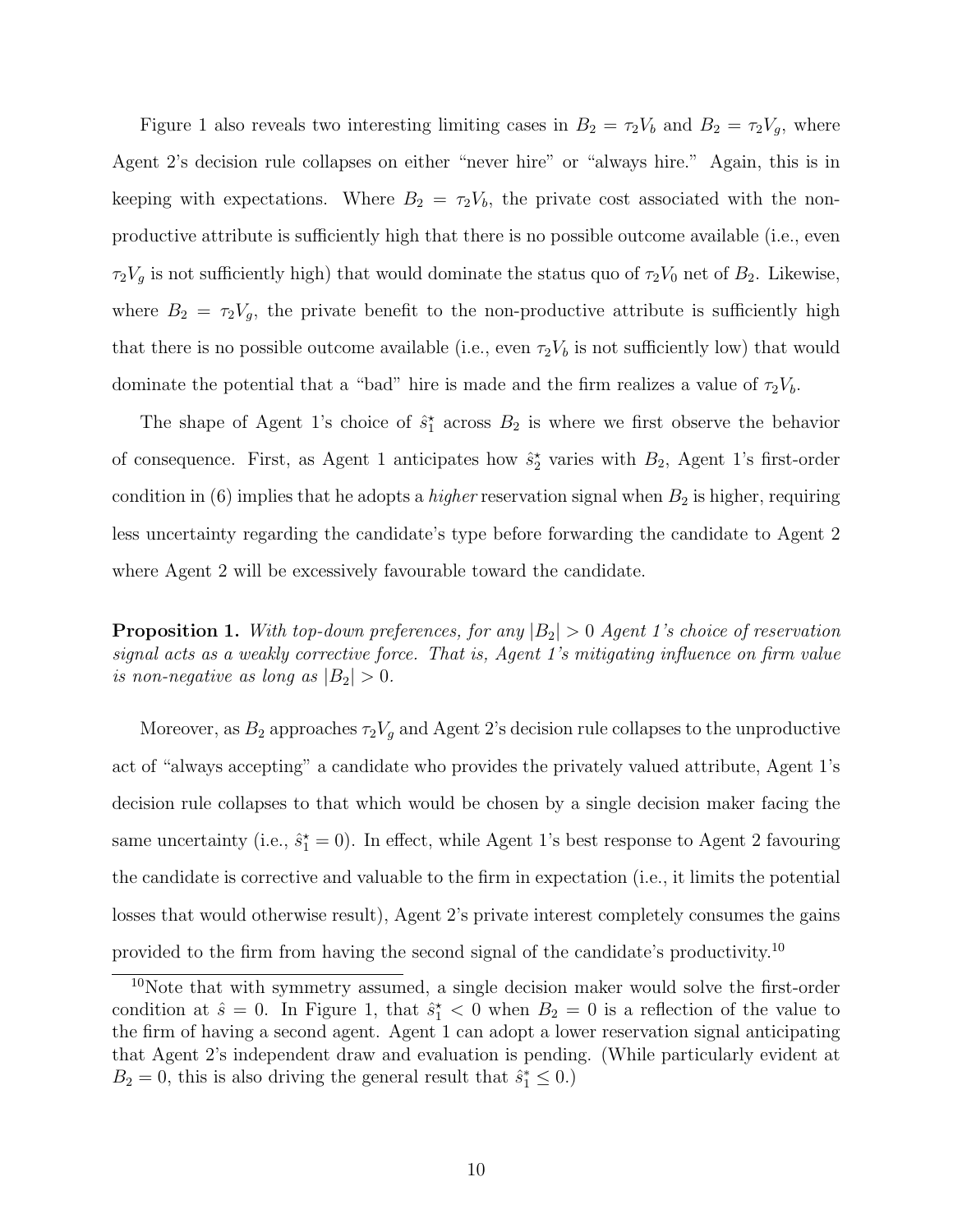However, this "corrective" ability of Agent 1 is not symmetric around  $B_2 = 0$ . As the private costs to Agent 2 increase and  $B_2$  approaches  $\tau_2V_b$ , Agent 2 never hires the candidate and Agent 1's choice is of no consequence to outcomes. The sequential nature of the hiring decision essentially limits the influence Agent 1 can have in offsetting  $B_2 < 0$  and, in the limit, the firm suffers an unmitigated cost from Agent 2's bias. Again, this private cost results in the value to the firm created by the multiple signals of productivity being completely dissipated.

#### 3.2 Implications for employment and firm value

In Panel A of Figure [2](#page-29-0) we plot, across  $B_2$ , the employment rates associated with Agent 2 acting alone. While any observable attribute would work, we plot the relative treatments of gendered candidates, with the private value  $(B_2 \text{ in this case})$  capturing the private value associated with a female candidate. Clearly, without any offsetting influence of Agent 1, as  $B_2$  increases from zero the probability a low-productivity female is hired clearly increases at a faster rate than does the probability a high-productivity female is hired. While optimal for Agent 2, this is destructive to firm value as this implies that the average productivity of female workers is falling. Likewise, as  $B_2$  decreases from zero (and female hires are privately costly) the probability a low-productivity female is hired decreases at a slower rate than does the probability a high-productivity female is hired. This again decreases the value of the firm.

In Panel B of Figure [2,](#page-29-0) we plot employment rates across  $B_2$ , but with Agent 1 now actively participating in the hiring game. Relative to Agent 2 acting alone, the offsetting and corrective influence (from the firm's perspective) of Agent 1 is immediately evident. In fact, for both high- and low-productivity candidates, there is now significantly less separation in employment probabilities by gender, across all  $B_2$  other than in the limiting case of  $B_2 = \tau_2 V_b$ . For high  $B_2$  (i.e., those in the vicinity of  $\tau_2 V_g$ ), high-productivity candidates can be strictly worse off than they would be without preference.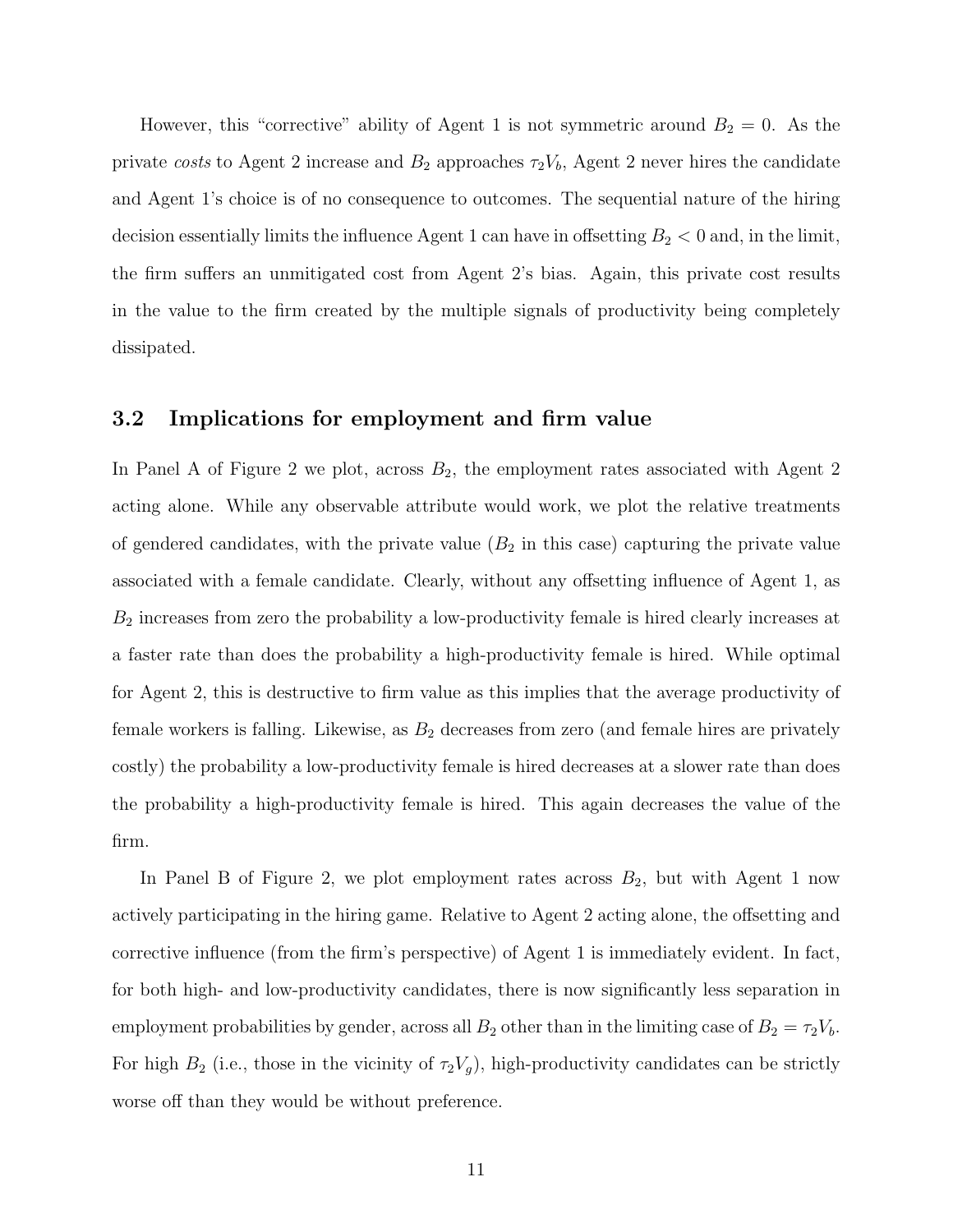Proposition 2. With top-down preferences, employment rates among low-ability candidates are strictly increasing in  $B_2$ . That is, low-ability candidates are always better off when they can offer employers a privately valued attribute. Alternatively, employment rates among high-productivity candidates are not monotonic in  $B_2$ . That is, there exists some  $B_2 < 0$  for which the high-productivity candidate is strictly better off than he would be under a regime in which  $B_2$  is large and positive. In a sequential hiring game, the early decision maker has enough influence on the candidate's prospect that the high-productivity candidate would prefer even mild discrimination in later rounds to having agents in later rounds offer strong favour.

In Figure [3](#page-30-0) we plot the expected value to the firm of a candidate with and without the influence of Agent 1 across  $B_2$ .<sup>11</sup> Not surprisingly, the firm values Agent 1's screen, which is evident in the higher firm values across  $B_2$ —Agent 1's screen better enables the hiring of "good" candidates. However, what is more interesting about the role of Agent 1 in the hiring game is the asymmetry introduced into the expected outcomes across  $B_2$ . In the absence of Agent 1, the expected costs to the firm associated with Agent 2 following his private interest are symmetric around  $B_2 = 0$ . However, when taking an active role in the hiring, Agent 1 is less effective at offsetting Agent 2's inclination to reject candidates (when  $B_2 < 0$ ) than to hire candidates (when  $B_2 > 0$ ), which introduces an asymmetry in firm value. Thus, given the ability of Agent 1 to unilaterally reject, the expected costs to the firm are higher with top-down discrimination (i.e., for  $B_2 < 0$ ) than with top-down favouritism (i.e., for  $B_2 > 0$ <sup>12</sup>

#### 3.3 Extensions

Having modeled the direct outcomes of the hiring game, we consider two simple extensions.

 $11$ We normalize to one the expected value to the firm when Agent 2 is naive and there are no private values,  $B_1 = B_2 = 0$ .

<sup>&</sup>lt;sup>12</sup>In the limit, as Agent 2's private values decrease, Agent 2 rejects all candidates with the private attribute, regardless of whether Agent 1 is present. In such cases, the expected value to the firm collapses to  $V_0 = 0$ .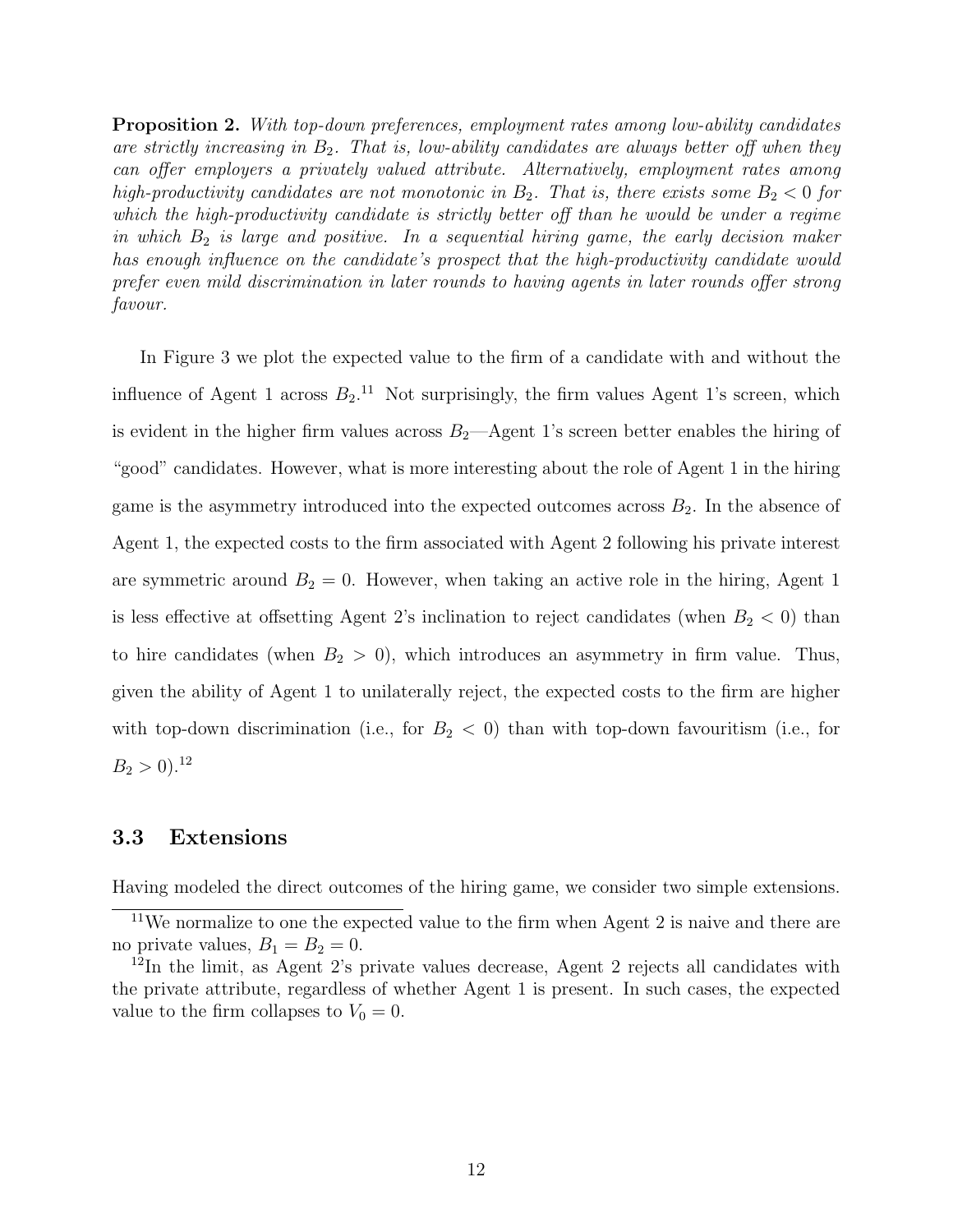#### 3.3.1 Subsequent promotion games

As  $B_2 \neq 0$  induces patterns of hiring that are specific to productivity-by-gender pools of candidates, in any subsequent period, average (within-firm) productivity levels will vary by gender. Even in the absence of private values playing a direct role in promotion decisions, promotion outcomes can be shown to depend on  $B_2$ .<sup>13</sup> For example, if  $B_2 > 0$  at the hiring decision, the average female in the firm will be of lower productivity than the average male. Assuming that subsequent decision makers will perceive this difference in productivity, this disparity implies that females will suffer lower promotion probabilities within firms. While the implication of heterogeneous productivity in promotion games has been considered in the literature [\(Bjerk, 2008\)](#page-26-14), we offer a source of heterogeneity—one driven, somewhat surprisingly, by favouritsm.

#### 3.3.2 Performance pay

We next allow for  $\tau_1 \leq \tau_2$  in order to consider the firm having taken steps to align the incentives differently across the internal hierarchy. In Figure [4](#page-30-1) we show the optimal threshold levels for each agent across  $B_2$  for a range of  $\tau_2 \in [.5,1)$ , adjusting  $\tau_1$  accordingly, such that  $\tau_1 = 1 - \tau_2$ . For comparison with the baseline model, the solid lines indicate the  $\hat{s}_1^*$  and  $\hat{s}_2^*$ chosen when  $\tau_1 = \tau_2 = 0.5$ . Clearly, as  $\tau_2$  becomes increasingly large, any bias introduced in  $\hat{s}_2^*$  through  $B_2 \neq 0$  (either discrimination or favouritism) is mitigated as Agent 2 cares more about the firm's value relative to his own private value as  $\tau_2$  increases. This is seen in the flattening of  $\hat{s}_2^{\star}$  in  $B_2$  in Figure [4.](#page-30-1) Importantly, the corresponding flattening of Agent 1's optimal  $\hat{s}_1^*$  in  $B_2$  is entirely in response to  $B_2$ 's influence on  $\hat{s}_2^*$ . That is to say, because we have assumed  $B_1 = 0$ , any  $\tau_1 > 0$  achieves unbiased decisions from Agent 1.<sup>14</sup>

<sup>&</sup>lt;sup>13</sup>Of course, if the potential promotion of those with the privately valued attribute continue to be subject to the bias that occurred in the hiring process, outcomes will be affected. In fact, in such a setting, our "hiring" game can itself be recast as a promotion game of sorts.

<sup>&</sup>lt;sup>14</sup>While we do not devote space to  $\tau_1 \geq \tau_2$ , these scenarios behave as expected. In the limit, where  $\tau_2 = 0$ , Agent 2 collapses to never hiring members of the non-preferred group for any  $B_2 < 0$  and always hiring members of the preferred group for  $B_2 > 0$ .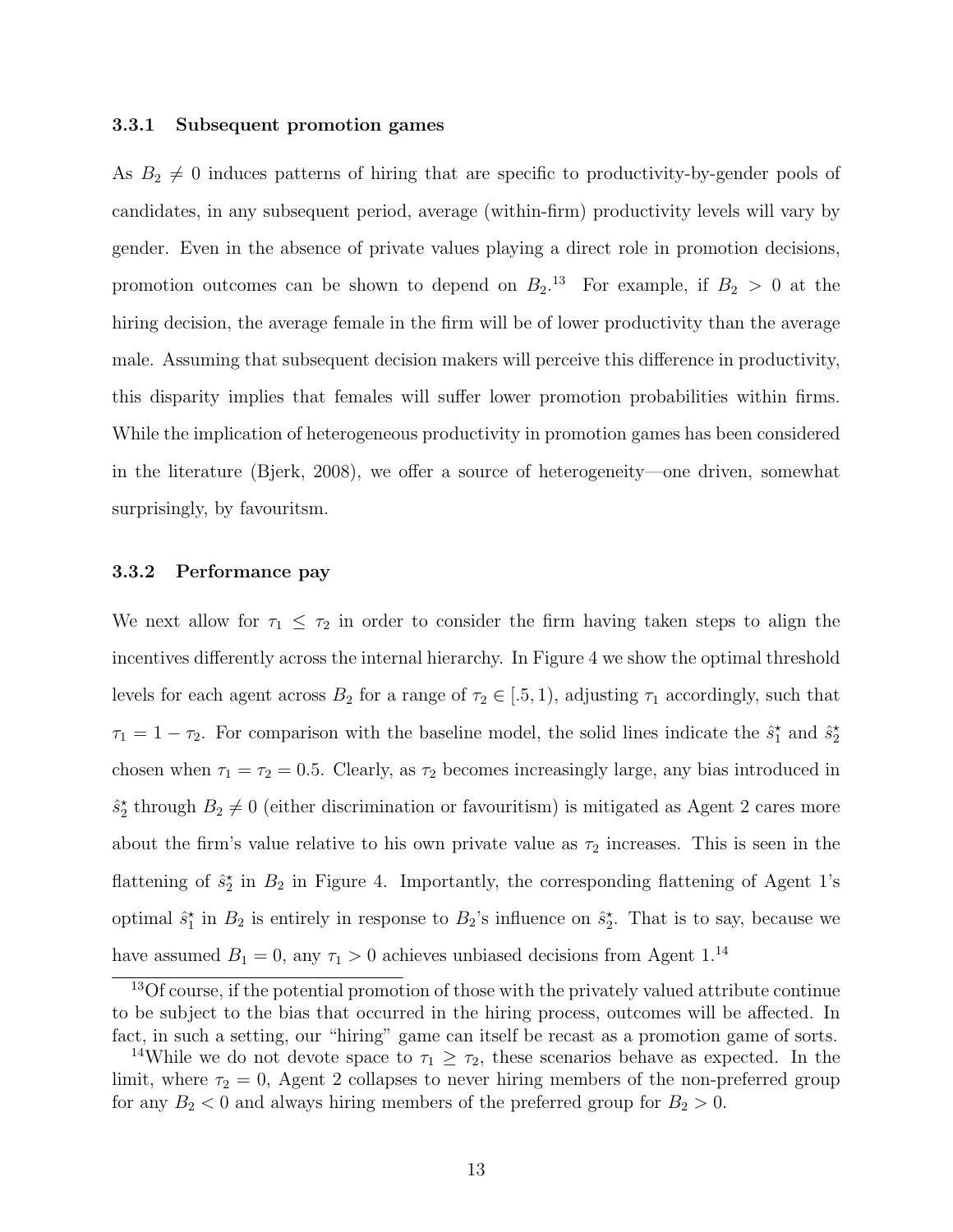In Figures [5](#page-31-0) and [6](#page-31-1) we plot the employment rates for good and bad workers respectively. As expected, increasing  $\tau_2$  works to offset biases arising from either  $B_2 < 0$  or  $B_2 > 0$ , and allows for a larger range of these private values over which  $\hat{s}_2$  does not collapse to either "always hire" or "never hire" rules.

#### 3.4 The role of Agent 1's private value

As one last consideration before generalizing to both agents valuing the candidate's nonproductive attribute, note the asymmetry in Agent 1's ability to mitigate Agent 2's biases when Agent 1 foresees Agent 2's bias, Agent 1 plays a corrective role. Yet, a naive Agent 2 plays no such role when Agent 1 exercises favouritism or discrimination. In this way, our model reverts to the [Becker \(1957\)](#page-26-4) intuition—Agent 2 simply facilitates a second signal of productivity and acts unbiasedly.

**Proposition 3.** For a given private value,  $W < 0$ , the candidate would prefer to be subjected to a regime where  ${B_1, B_2} = {0, W}$  than to a regime where  ${B_1, B_2} = {W, 0}$ . That is, if the candidate is to be discriminated against somewhere, she prefers discrimination to fall late in the sequence. Alternatively, for a given private value,  $W > 0$ , the candidate would prefer to be subjected to a regime where  $\{B_1, B_2\} = \{W, 0\}$  than to a regime where  $\{B_1, B_2\} = \{0, W\}$ . That is, favouritism is more beneficial if experienced early in the sequence.

In Figure [7,](#page-32-0) we allow for  $B_1 \neq 0$  and  $B_2 \neq 0$ , capturing that both agents may value the candidate's non-productive attribute. As before, we plot Agent 2's choice of  $\hat{s}_2$ , but now with a menu of  $\hat{s}_1$  corresponding to values of  $B_1 \in (\tau_1 V_b, \tau_1 V_g)$ . (As Agent 2 is naive, note that  $B_1$  has no influence on  $\hat{s}_2$ .) Within the series of plots, Agent 1's decision rule in the strictly "top-down" case (i.e., that corresponding to  $B_1 = 0$ ) can be seen in the solid line.

Figure [7](#page-32-0) illustrates two results. First, as we have assumed that Agent 2 is not best responding to  $\hat{s}_1$  at the margin, we document the expected pattern of behavior, that, for any  $B_2 \in (\tau_2 V_b, \tau_2 V_g)$ ,  $\hat{s}_1$  is strictly decreasing in  $B_1$ . As Agent 1's private value increases, holding constant Agent 2's private value, Agent 1 is less likely to reject those candidates who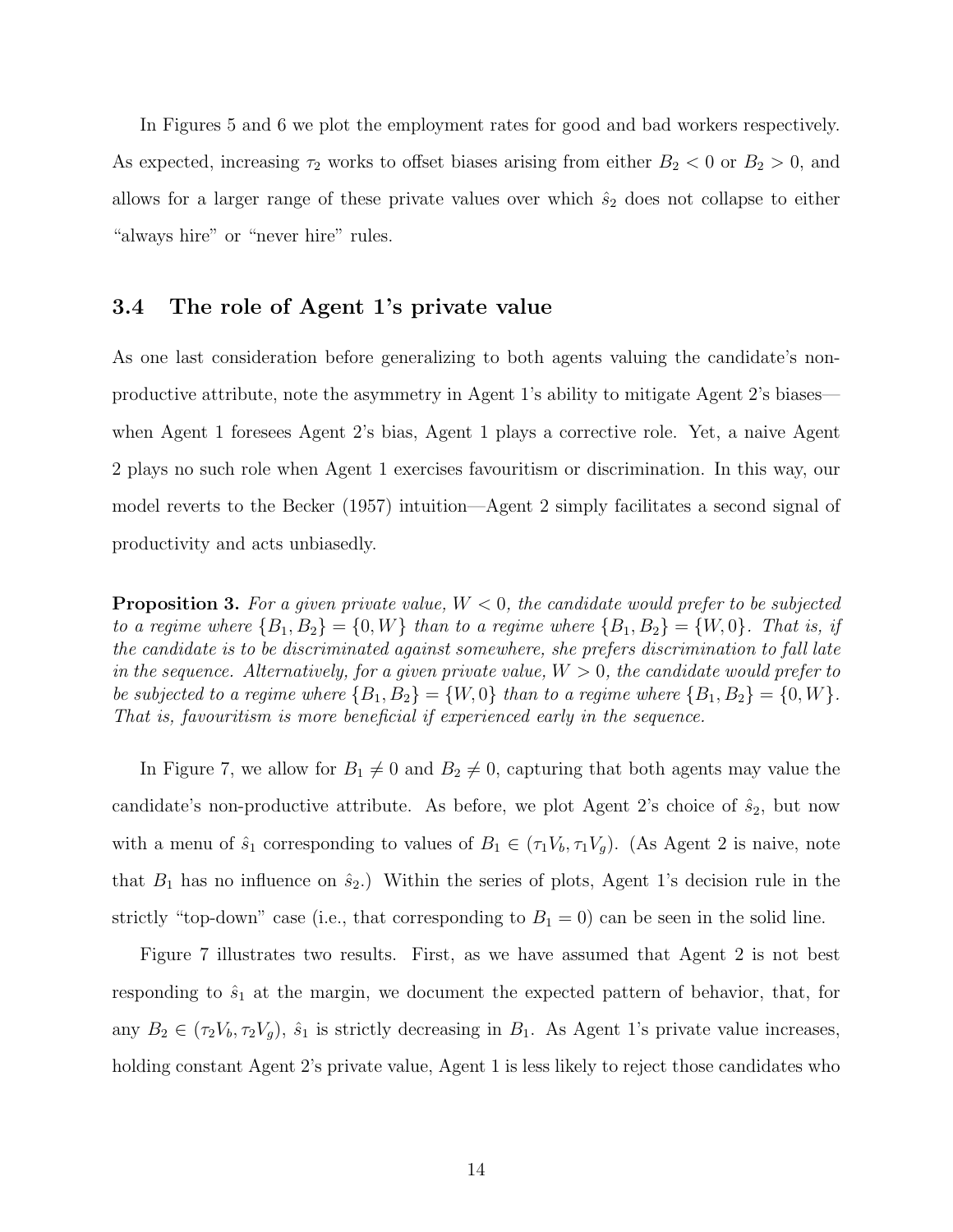have the attribute. The less-obvious takeaway from Figure [7,](#page-32-0) and one we wish to stress, we state as a proposition.

**Proposition 4.** For all  $B_1$ ,  $\hat{s}_1^*$  is strictly increasing in  $B_2$ . That is, Agent 1 raises the bar on candidates as Agent 2 is inclined to show less discrimination or more favour.

In Figure [8](#page-33-0) we plot the *ex post* rates of employment for "good" and "bad" female candidates, assuming that female is the private attribute around which the agents are potentially optimizing. As in Panel B of Figure [2,](#page-29-0) Figure [8](#page-33-0) again captures that employment outcomes are sensitive to  $B_2$ , not only as a direct result of Agent 2's private value, but also indirectly through Agent 1's best response to  $B_2 \neq 0$ . Namely, employment rates among "good" female candidates eventually decline in  $B_2$ , reflecting Agent 1's ability to force the rejection of a particular candidate in response to a high  $B_2$ . As Agent 1 is less able to force the hiring of a candidate, employment rates among "bad" female candidates again monotonically increase in  $B_2$ . In panels A and B of Figure [8,](#page-33-0) then, we demonstrate that this strong tradeoff remains, across all  $B_1$ .

**Proposition 5.** Both high- and low-productivity candidates prefer higher  $B_1$  to lower  $B_1$ . That is, in a sequential hiring game when the late decision maker is naive, candidates weakly benefit from early preference as late decision makers provide no offsetting or corrective role.

## <span id="page-17-0"></span>4 When Agent 2 is savvy

#### 4.1 Agent behavior

In this section we relax the earlier assumption that Agent 2 is naive (i.e., does not recognize how Agent 1 best responds to  $B_2 \neq 0$ ) and, instead, allow both agents to choose reservation signals while fully anticipating the effect that choice will have on the other agent's choice. While we are granting much more forethought and consideration to Agent 2 than may be evidenced in the field, this case fully bounds the possible scenarios relevant to policy and provides a richer understanding of the potential implications of private values in hiring games.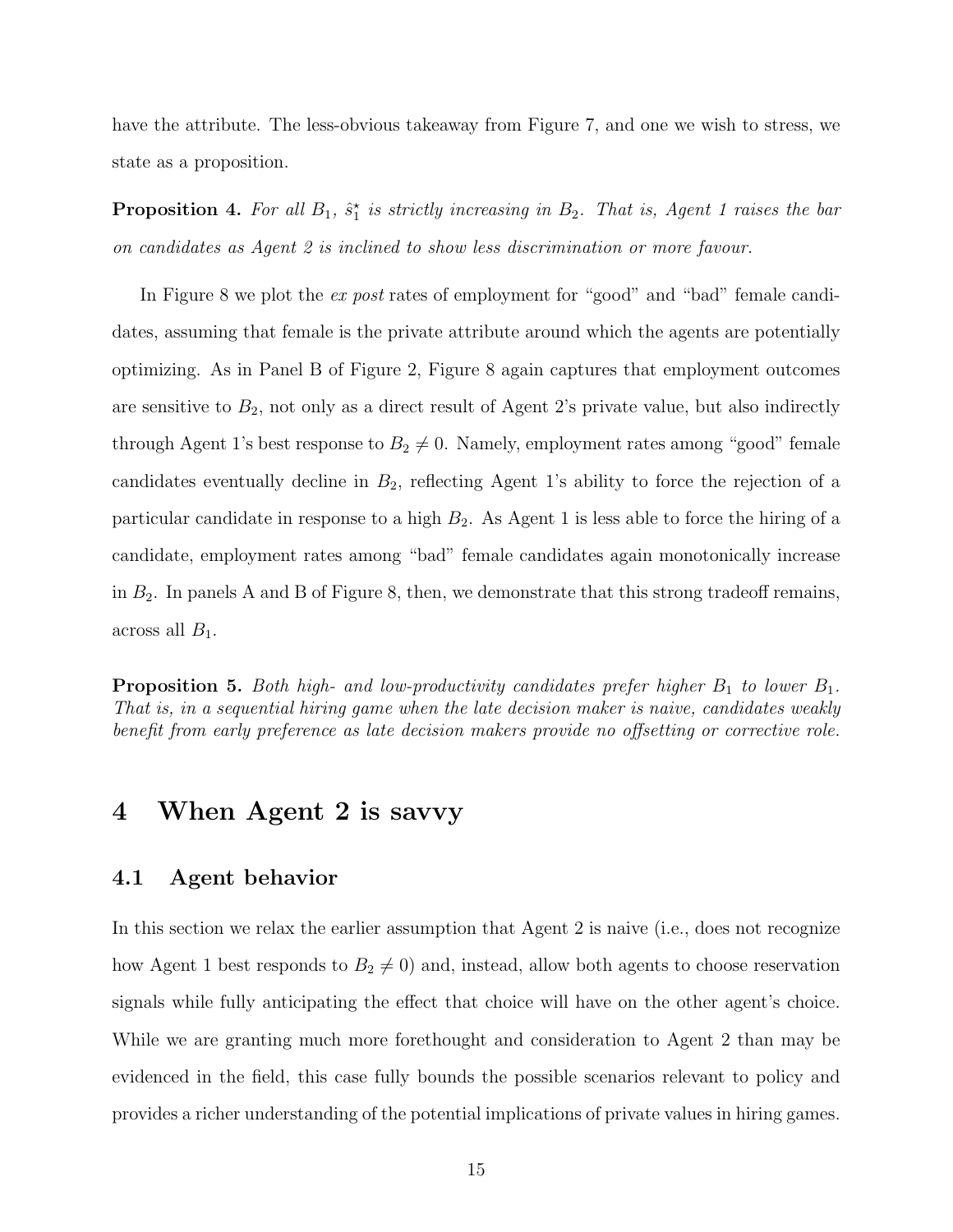In Figure [9,](#page-34-0) we return to consider "top down" preferences (i.e.,  $B_1 = 0$ ) across a range of  $B_2 \in (\tau_2 V_b, \tau_2 V_g)$ , but allow Agent 2 to recognize that Agent 1 will adjust  $\hat{s}_1$  in response to  $B_2$ . First, note that when  $B_2 = 0$ , both  $\hat{s}_1^*$  and  $\hat{s}_2^*$  are as they were in the case with a naive Agent 2. (This is expected, as one model nests the other when private values are absent.) Likewise, when  $B_2 > 0$ , the general patterns of behavior are similar to that in the naive-owner case. Yet, where  $B_2 < 0$  and Agent 2 correctly anticipates  $\hat{s}_1^*$ , both  $\hat{s}_1^*$  and  $\hat{s}_2^*$ behave differently in  $B_2$  (than was the case with naiveté, in Figure [1\)](#page-28-0). In particular, Agent 1's reservation signal is no longer monotonically increasing through  $B_2 \in (\tau_2 V_b, \tau_2 V_g)$ . To contrast,  $\hat{s}_1^*$  is now U-shaped, decreasing in  $B_2$  for all  $B_2 < 0$  in this range.

Proposition 6. With top-down preferences, when Agent 2 is savvy in setting expectations of Agent 1's reservation signal,  $\hat{s}_1^*$  is monotonically decreasing in  $B_2 \in (\tau_2 V_b, 0)$ . (As when Agent 2 is naive, when Agent 2 is savvy  $\hat{s}_1^*$  is monotonically increasing in  $B_2 \in (0, \tau_2 V_g)$ .)

The intuition for this result is again found in Agent 1's inability to fully offset prejudicial bias that arises late in the hiring sequence—while Agent 1 can secure a candidate's rejection, he cannot secure a candidate's hire. When Agent 2 anticipates a higher  $\hat{s}_1$ , he best responds by increasing  $\hat{s}_2^*$  all the more, which ultimately decreases employment rates among those presenting the privately costly attribute. By increasing  $\hat{s}_1^*$  as Agent 2 is more inclined to discriminate (i.e., as  $B_2$  decreases from zero), Agent 1 is able to induce a lower  $\hat{s}_2^{\star}$  than in the naive case. In essence, where Agent 2 is naive and Agent 1 then has no ability to influence Agent 2's decision, his decision rule was motivated solely by the potential to offset Agent 2's bias at the margin. Now, where Agent 2 is aware that  $\hat{s}_1$  responds to  $B_2$ , Agent 1's choice of  $\hat{s}_1$  influences  $\hat{s}_2^*$  at the margin. By raising his standard on candidates in the first period, Agent 1 lowers the marginal benefit to Agent 2 increasing  $\hat{s}_2^*$  in the second period, thereby allowing the firm to better exploit the gains available through the second signal of productivity. We learn by this that prejudicial bias introduced late in a sequential hiring game can motivate what looks like a prejudicial bias in earlier rounds; a preemptive biascorrection, of a sort. In this way taste-based discrimination introduced late in a sequence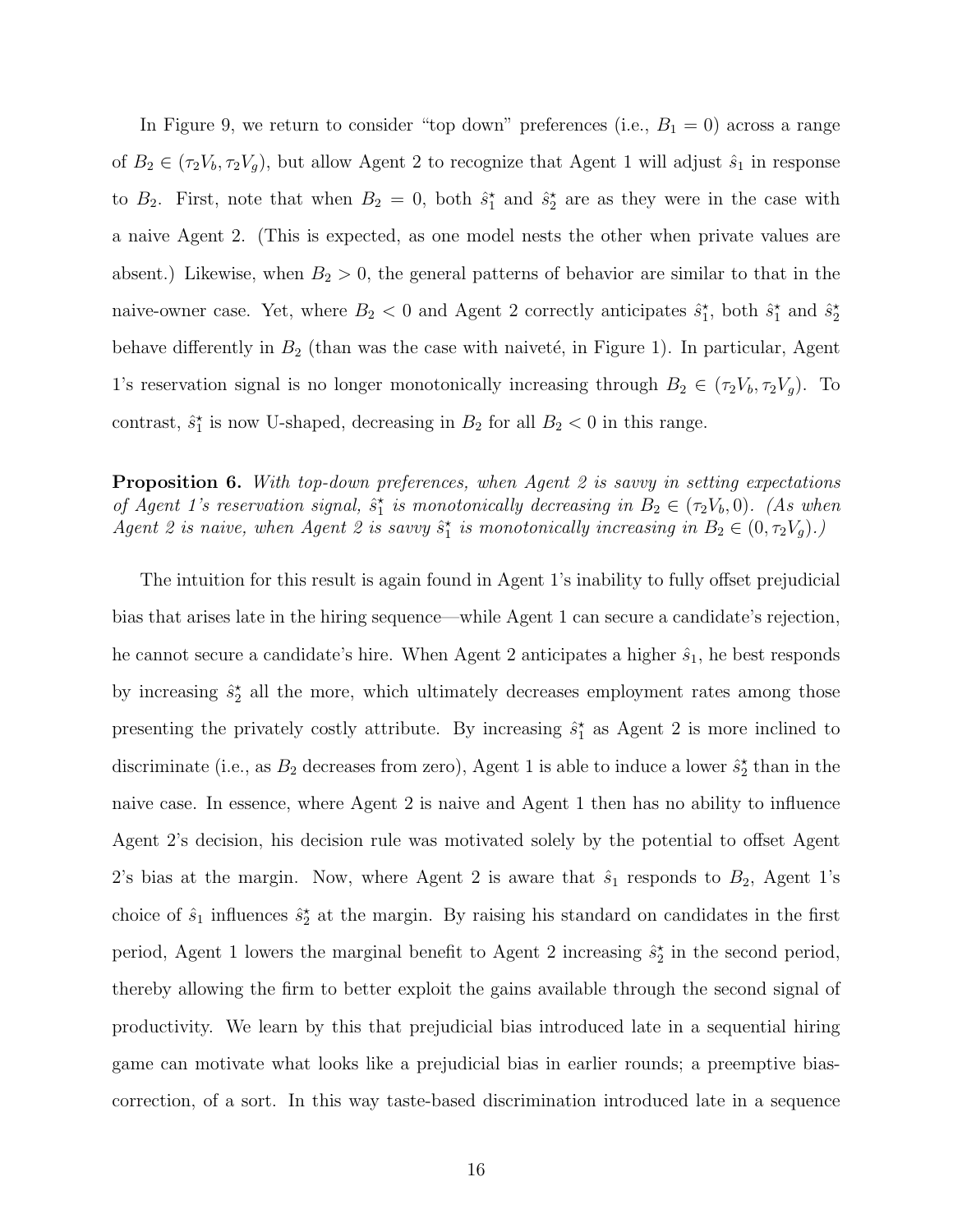can yield a sort of statistical discrimination earlier in the sequence. However, in this setting, Agent 1 is not responding to a perceived difference in the average productivity of female candidates—as would be the case in standard models of statistical discrimination—but in recognizing that subsequent decision makers will lean away from an unbiased assessment of productivity, treats female candidates differently as a corrective action.

#### 4.2 Implications for employment and firm value

In Panel A of Figure [10](#page-35-0) we again plot employment rates—the patterns are remarkably similar to those in the naive case. With Agent 2 now savvy, both high and low-productivity females are more likely to be hired for  $B_2 > 0$  and less likely to be hired for  $B_2 < 0$ .

In Panel B of Figure [10](#page-35-0) we plot the expected value to the firm of considering a candidate for the savvy and naive cases. While the firm's expected value is invariant to the assumption of naiveté when  $B_2 = 0$ , slight differences emerge at other values of  $B_2$ . In general, the firm suffers more from Agent 2's privately motivated decisions when Agent 2 is savvy; Agent 1 offers less of a corrective influence in such cases. The exception to this rule is for extreme discrimination (i.e.,  $B_2$  approaching  $V_b$ ), where Agent 1's higher standard enables the firm to escape Agent 2's "always reject" regime.

#### 4.3 The role of Agent 1's private value

In Panel A of Figure [11](#page-36-0) for various values of  $B_1$  we plot the rates at which high-productivity female candidates are hired across  $B_2$ . (Recall that we use the hiring of female candidates as a placeholder of sorts in the figures, which more-broadly apply to any observable nonproductive attribute for which there may be private consideration.) The bold line captures that already represented in Figure [10.](#page-35-0) Around this line, however, we see the interesting asymmetry of employment rates. For example, where  $B_2$  is large and negative and Agent 2 is increasingly inclined toward adopting a "never hire" position, Agent 1 has no ability to influence employment regardless of his inclination to do so (i.e., for any  $B_1$ ). Thus, for all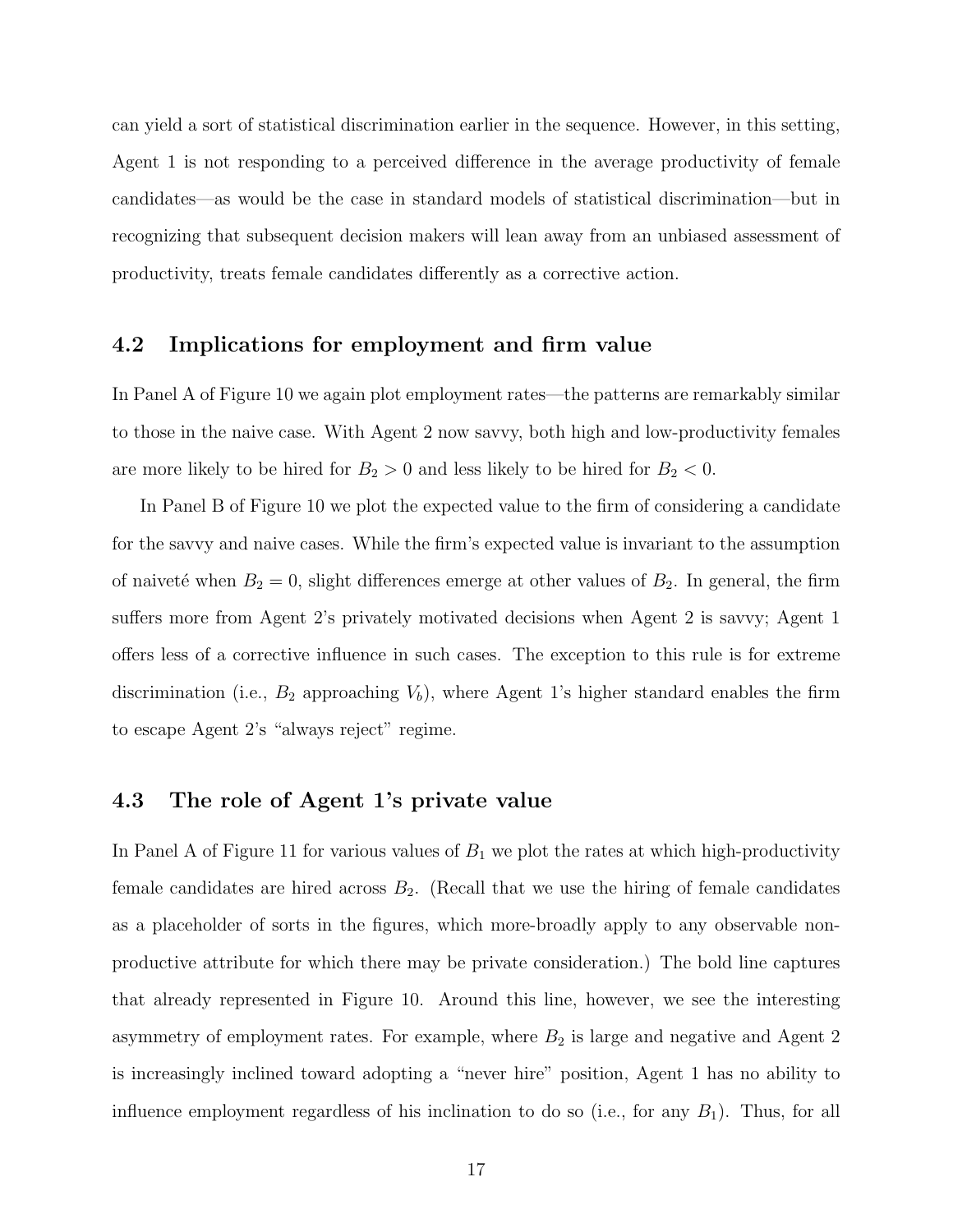$B_1$ , employment rates converge to zero as  $B_2$  decreases to  $\tau_2V_b$ . As  $B_2$  increases from  $\tau_2V_b$ , employment rates fan out across  $B_1$ , with rates increasing faster in  $B_2$  for higher values of  $B_1$ . This, again, reflects Agent 1's ability to "force" rejections (e.g., when  $B_1$  is low), while being quite unable to force hires—even in the limit (as  $B_1$  increases to  $\tau_1 V_g$ ), employment is still very much dependent on Agent 2's private value  $(B_2)$ .

In Panel B of Figure [11](#page-36-0) we plot the expected value to the firm of a female candidate. That the expected value is highest when  $B_1 = B_2 = 0$  again reflects that any privately motivated interest, in either agent, is costly to the firm. Moreover, it is interesting to note that for all  $B_2$ , firm value is maximized when  $B_1 = 0$ . That is, in the sequential hiring game, the full value to having multiple signals drawn and evaluated is only exploited when the first agent is free from bias. Any departure from this not only costs the firm directly (through Agent 1 choosing a standard that depends on  $B_1$ ), but indirectly costs the firm through Agent 1's influence on Agent 2's decision (even when  $B_2 = 0$ ).

The timing of preference—whether introduced with Agent 1 or Agent 2—yields striking differences in agents' optimal thresholds. In Figure [12,](#page-37-0) we impose bottom-up preferences (i.e,  $B_2 = 0$ ) and plot agents' optimal thresholds (Panel A) and associated employment probabilities (Panel B) across  $B_1$ . Most notable, with bottom-up preferences, Agent 2's optimal threshold is monotonically increasing in  $B_1$ . This is different from the patterns evident with "top-down" preferences (recall Figure [9\)](#page-34-0), where the agent without private preference appears to "buy" more-lenient treatment from the agent who finds the candidate's non-productive attribute privately costly.

The importance of the timing of bias is also seen in Panel B of Figure [12,](#page-37-0) where we plot associated employment probabilities by productivity. With discrimination, the timing of the introduction of private values is of little consequence to employment; either agent can unilaterally dismiss candidates. As no single agent can unilaterally hire a candidate, preference for a candidate's non-productive attribute yields different patterns of behaviour. With bottom-up preferences, both good and bad female candidates are more likely to be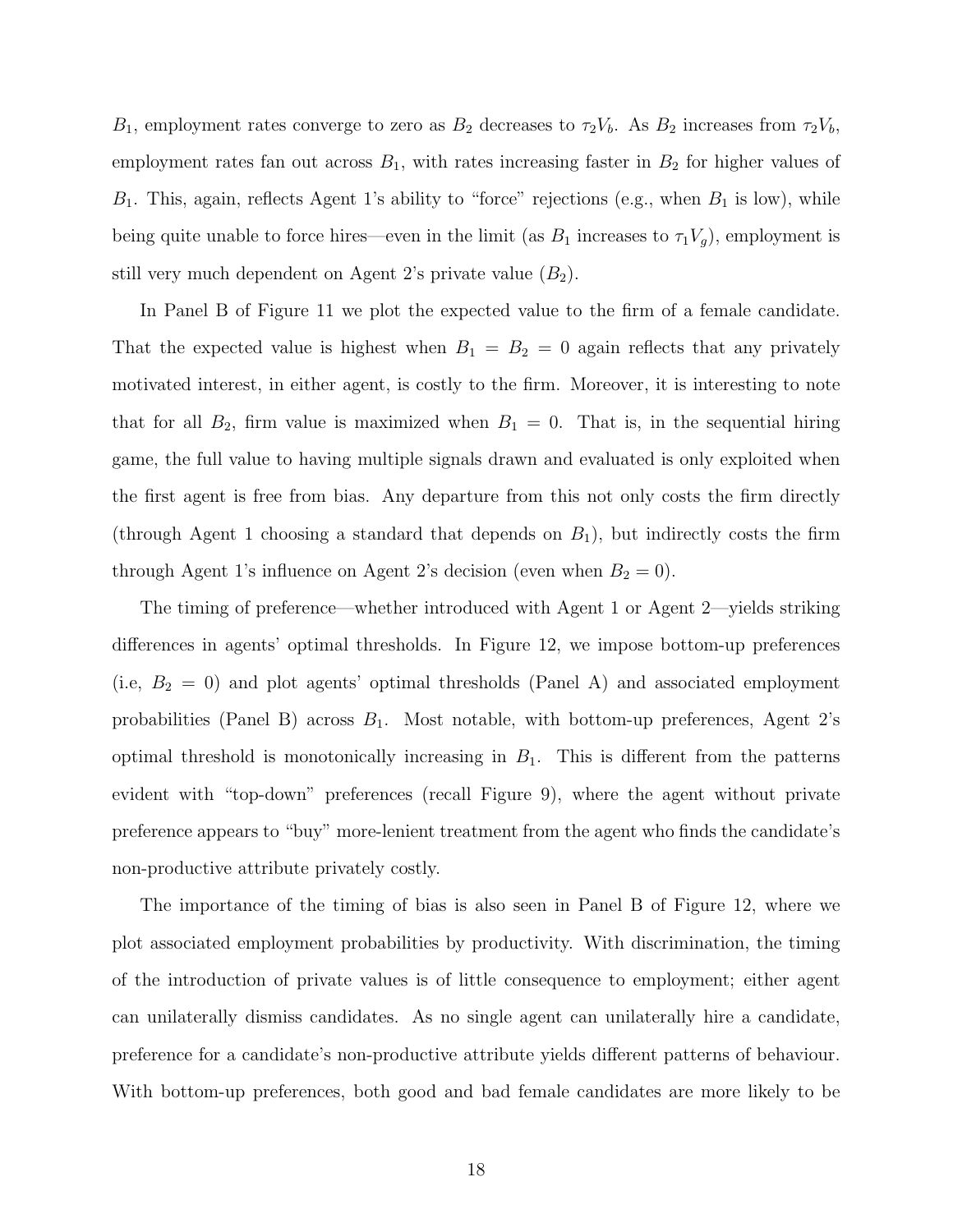hired than male candidates, for all  $B_1$ . This contrasts with top-down preferences (see Panel A of Figure [10\)](#page-35-0) where strong preference on the part of Agent 2 ultimately leaves good female candidates less likely to be hired.

#### 4.4 Extensions

Given the similarities in employment outcomes across the naive and savvy cases, we forgo additional discussion of subsequent hiring and promotion games and the implications of performance pay. Yet, unique to the environment in which Agent 2 fully anticipates Agent 1's best response to  $B_2 \neq 0$  (which, loosely speaking, is to take corrective action and mitigate Agent 2's ability to act on his private valuations), it is interesting to consider the potential for a transfer, from Agent 2 to Agent 1, to incentivize Agent 1's cooperation.<sup>15</sup>

#### 4.4.1 Can Agent 2 purchase Agent 1's cooperation?

Here we consider one important extension to the model—a potential transfer, from the firm (although at Agent 2's choosing) to Agent 1, attached to the hiring of a candidate presenting a particular non-productive attribute. We ask, then, whether there are private values  $\{B_1, B_2\}$ for which Agent 2 will choose to reward Agent 1 for hiring such a candidate.<sup>16</sup>

Such practice appears in academic markets, for example, where payments would typically be made—by college-level administrators to departments—conditional on hiring a candidate

<sup>15</sup>We do not discuss such a payment in the "naive" case, as Agent 2 recognizing the potential for Agent 1's corrective action seems a prerequisite to explaining the use and effect of such payments.

<sup>16</sup>US labor law forbids deductions from employee pay without serious violations of workplace rules. As such, we do not consider whether there are values for which Agent 2 would tax Agent 1 for hiring a candidate with a particular non-productive attribute. Regardless, the sequential nature of the hiring process limits Agent 2's ability to require payment from Agent 1 for hiring a candidate, as Agent 1 can always avoid such penalties by raising the required standard for hire. Agent 1 still solves the first-order condition for  $\hat{s}_1$ , of course, so while Agent 1 will not collapse to an "always reject" position immediately, in the limit,  $\hat{s}_1^*$ approaches "always reject."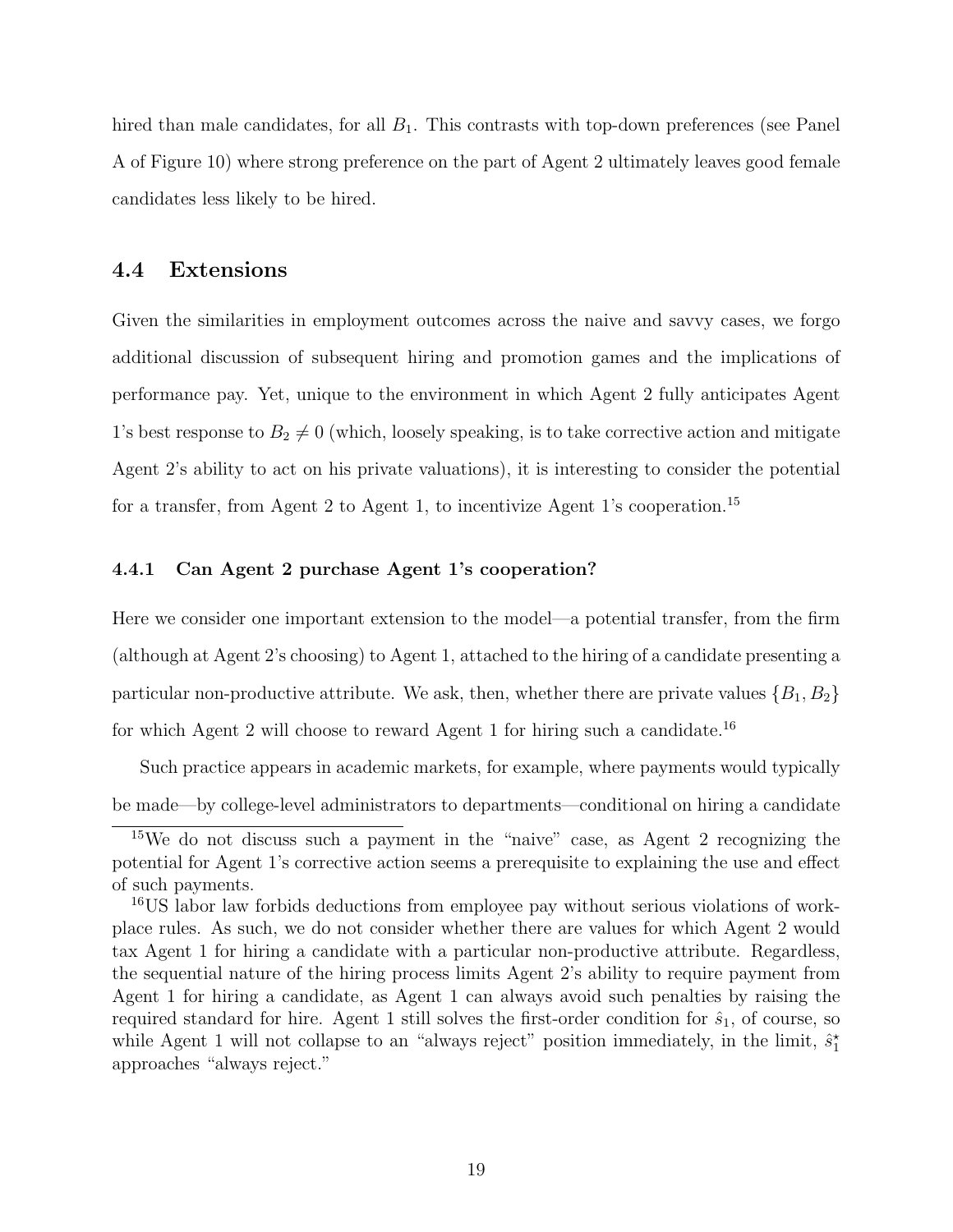who presents with a non-productive attribute such as a minority race of gender. We parameterize this payment with  $\rho$ , through which we allow Agent 2 to transfer  $\rho > 0$  from the firm to Agent 1, conditional on hiring a candidate with a particular (non-productive but verifiable) attribute. Agent 2's objective can therefore be written as,

$$
\begin{split} \max_{\hat{s}_2,\rho} V_2(\hat{s}_2) &= \alpha \big[ F_g(\mathbb{E}_2[\hat{s}_1]) + (1 - F_g(\mathbb{E}_2[\hat{s}_1])) F_g(\hat{s}_2) \big] \tau_2 V_0 \\ &+ \alpha (1 - F_g(\mathbb{E}_2[\hat{s}_1]) (1 - F_g(\hat{s}_2)) (\tau_2(V_g - \rho) + B_2) \\ &+ (1 - \alpha) \big[ F_b(\mathbb{E}_2[\hat{s}_1]) + (1 - F_b(\mathbb{E}_2[\hat{s}_1]) F_b(\hat{s}_2) \big] \tau_2 V_0 \\ &+ (1 - \alpha) (1 - F_b(\mathbb{E}_2[\hat{s}_1])) (1 - F_b(\hat{s}_2)) (\tau_2(V_b - \rho) + B_2), \end{split} \tag{7}
$$

where the payment reflects a reduction in firm value by the amount  $\rho$  upon hiring. Similarly, as Agent 1 receives  $\rho$ , his objective equation becomes,

$$
\begin{split} \text{Max } V_{1}(\hat{s}_{1}) &= \alpha [F_{g}(\hat{s}_{1}) + (1 - F_{g}(\hat{s}_{1})) F_{g}(R_{2})] \tau_{1} V_{0} \\ &+ \alpha (1 - F_{g}(\hat{s}_{1})) (1 - F_{g}(R_{2})) (\tau_{1}(V_{g} - \rho) + B_{1} + \rho) \\ &+ (1 - \alpha) [F_{b}(\hat{s}_{1}) + (1 - F_{b}(\hat{s}_{1})) F_{b}(R_{2})] \tau_{1} V_{0} \\ &+ (1 - \alpha) (1 - F_{b}(\hat{s}_{1})) (1 - F_{b}(R_{2})) (\tau_{1}(V_{b} - \rho) + B_{1} + \rho). \end{split} \tag{8}
$$

In giving away part of the firm, the private cost to Agent 2 is merely his share of the direct reduction in firm value,  $\tau_2 \rho$ . On this margin,  $\rho > 0$  is more desirable to Agent 2 for small  $\tau_2$ . Regardless, however, Agent 2 benefits by any such payment only to the extent that it moves Agent 1 in his preferred direction. As Agent 1's share of the cost of  $\rho > 0$  (in terms of firm value) increases in  $\tau_1$ ,  $\rho > 0$  only has the desired effect for small  $\tau_1$ . Thus, only for small  $\tau_1$ and  $\tau_2$  can Agent 2 benefit from a non-zero transfer of  $\rho > 0$  from the firm to Agent 1.

In many cases, however, Agent 2 finds  $\rho^* = 0$  to be optimal. This implies that the additional dollar that would be used to influence  $\hat{s}_1^*$  generates less than a dollar's worth of return in noise reduction and increased probability a candidate will be hired. Intuitively,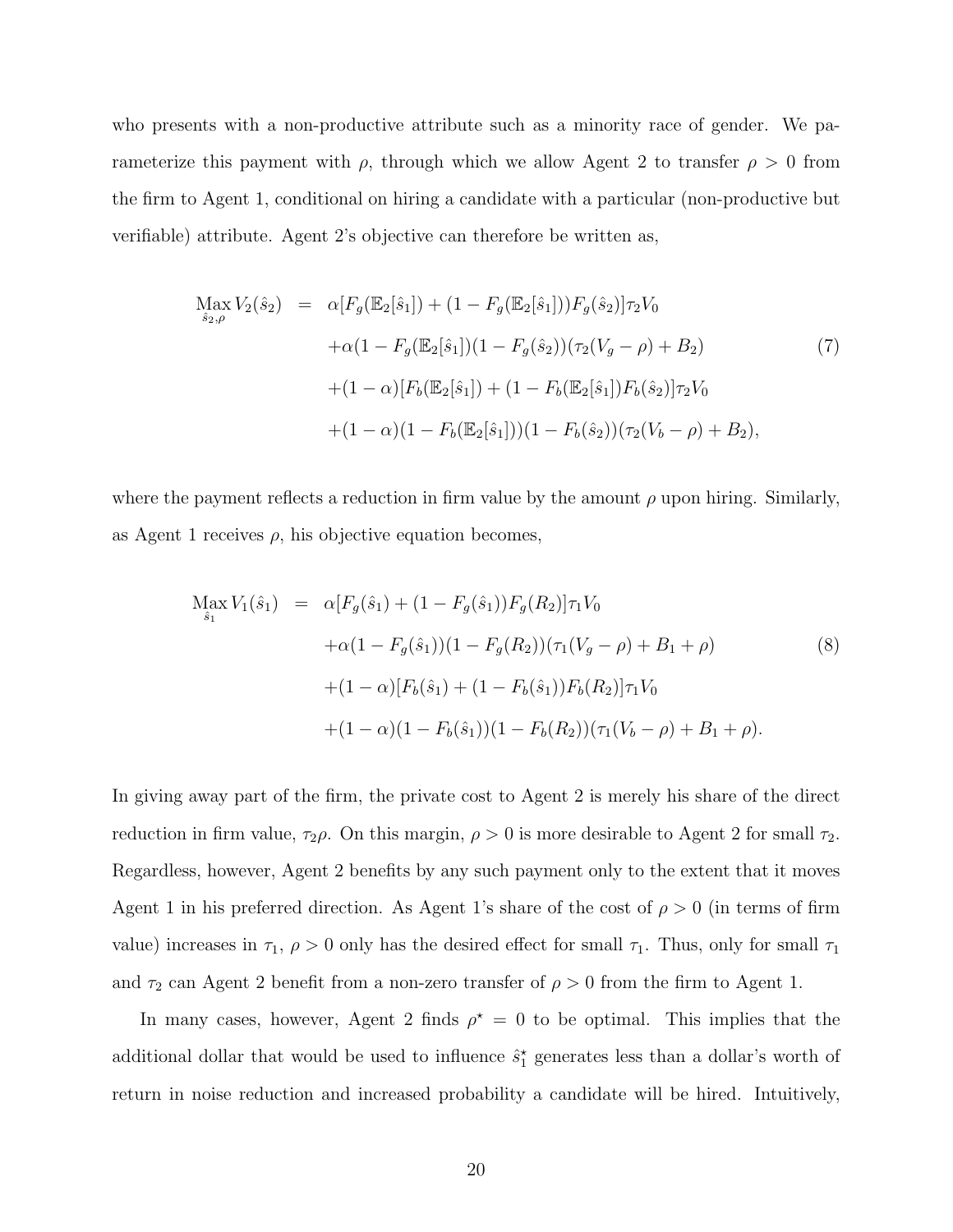Agent 2 is most likely to choose a non-zero  $\rho$  in cases where  $B_2$  is large. In the extreme case, where  $B_2 \to \tau_2 V_g$ , we have shown (in Figure [9\)](#page-34-0) that Agent 1 acts as though he were the only screen  $(\hat{s}_1^* = 0)$  while Agent 2 collapses to always hiring candidates that make it through the first screen. This leads to a significant increase in the number of low-productivity workers hired relative to the number of high-productivity workers hired and limits the payoffs to all parties. By choosing  $\rho > 0 > B_2$ , Agent 2 incentivizes Agent 1 to lower his chosen threshold, bringing  $\hat{s}_1^*$  more in line with  $\hat{s}_2^*$  and increasing the average productivity of workers hired.

## <span id="page-23-0"></span>5 Conclusion

In this paper we consider a firm's hiring process, with agents of the firm each drawing a signal of a candidate's productivity and choosing to either reject or forward the candidate based on that signal (or make the hire, if last in the sequence). Into this setting we introduce that agents may also have private costs or benefits associated with some non-productive personal attribute of the candidate. The implications are interesting and non-trivial.

We show that private values introduced in one stage of such a game are evident not only in the actions of the agent harboring those private motivations, but also among agents in other stages of the game, even if they neither benefit nor suffer privately with the outcome of the game. In particular, where preference for a personal attribute is introduced late in the sequence, earlier decision makers partially offset this preference by raising the standard they impose on a candidate with that personal attribute. From the firm's perspective, this moves toward first best and we therefore characterize this potential as partially corrective. In the typical "up-or-out" hiring environment, where earlier decision makers have much more sway in rejecting candidates than in hiring candidates, the potential response among earlier decision makers who anticipate subsequent favourable treatment still has the potential to subject candidates who are "preferred," on average, to lower odds of employment than they would have experienced had their private attribute not been valued or observable.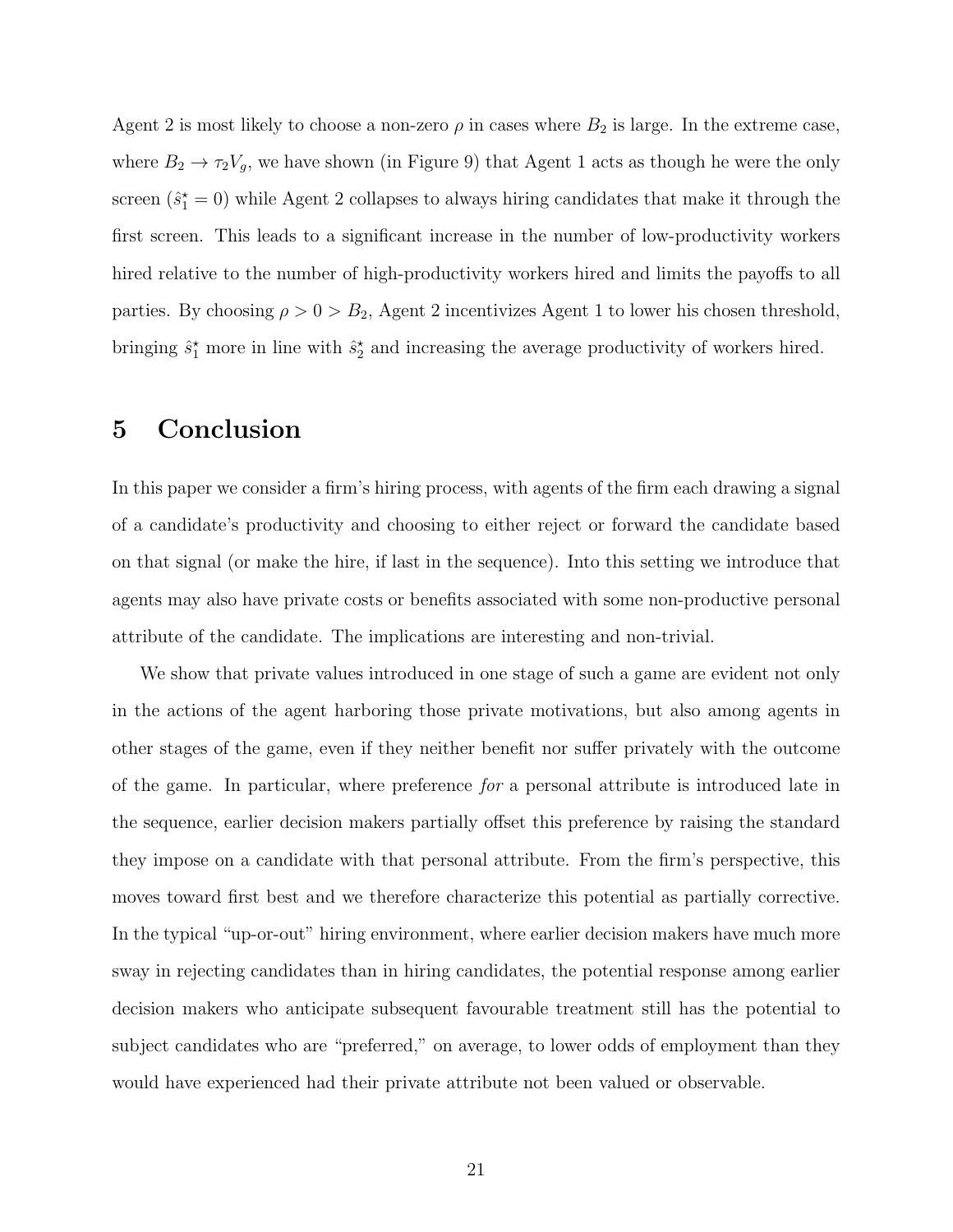In closing, we note four interesting implications, each of which may motivate additional exploration. First, where a single decision maker discriminates on taste, the average productivity among the "preferred" group decreases. However, as early movers in a sequential decision can take positions offsetting top-down preferences, average ex post productivity falls off more slowly among those who are "preferred" a priori. For example, with top-down preferences, early decision makers who anticipate excessively favourable treatment of female candidates in subsequent evaluations best respond by increasing the standards they impose on female candidates, which implies that later decision makers will be considering female candidates who are, on average, of higher quality (i.e., able to have cleared the higher standards imposed in early rounds). Therefore, while fewer female candidates advance in the sequence, the average productivity of those who do advance for final consideration is higher. As such, this may leave later decision makers increasingly misinformed of underlying female productivity, thereby reinforcing or strengthening prior beliefs among those in leadership positions. Overall, the influence of late-arriving preference for female candidates will change the mix of low- and high-productivity female employees such that average productivity falls among female employees. This, we presume, also introduces a source of downward pressure on female wages and thereby contributes to the persistence of male-female wage gaps.

Second, in a setting where late decision makers are savvy enough to anticipate the best responses of early decision makers, early-moving agents, who themselves may be uninclined to discriminate, will raise the bar on candidates against whom leadership is inclined to discriminate. Average productivity of female candidates is therefore higher coming out of early stages, thereby moving subsequent priors away from "reject" and toward "accept." Interestingly, where standard models of taste-based discrimination yield heterogeneity in ex poste productivity by gender and standard models of statistical discrimination yield homogeneity in ex poste productivity, the sequence of decision making in our setting allows for taste-based discrimination to exist, yet, due to the corrective action of an earlier agent of the firm, not be evidenced in *ex poste* heterogeneity in productivity by gender.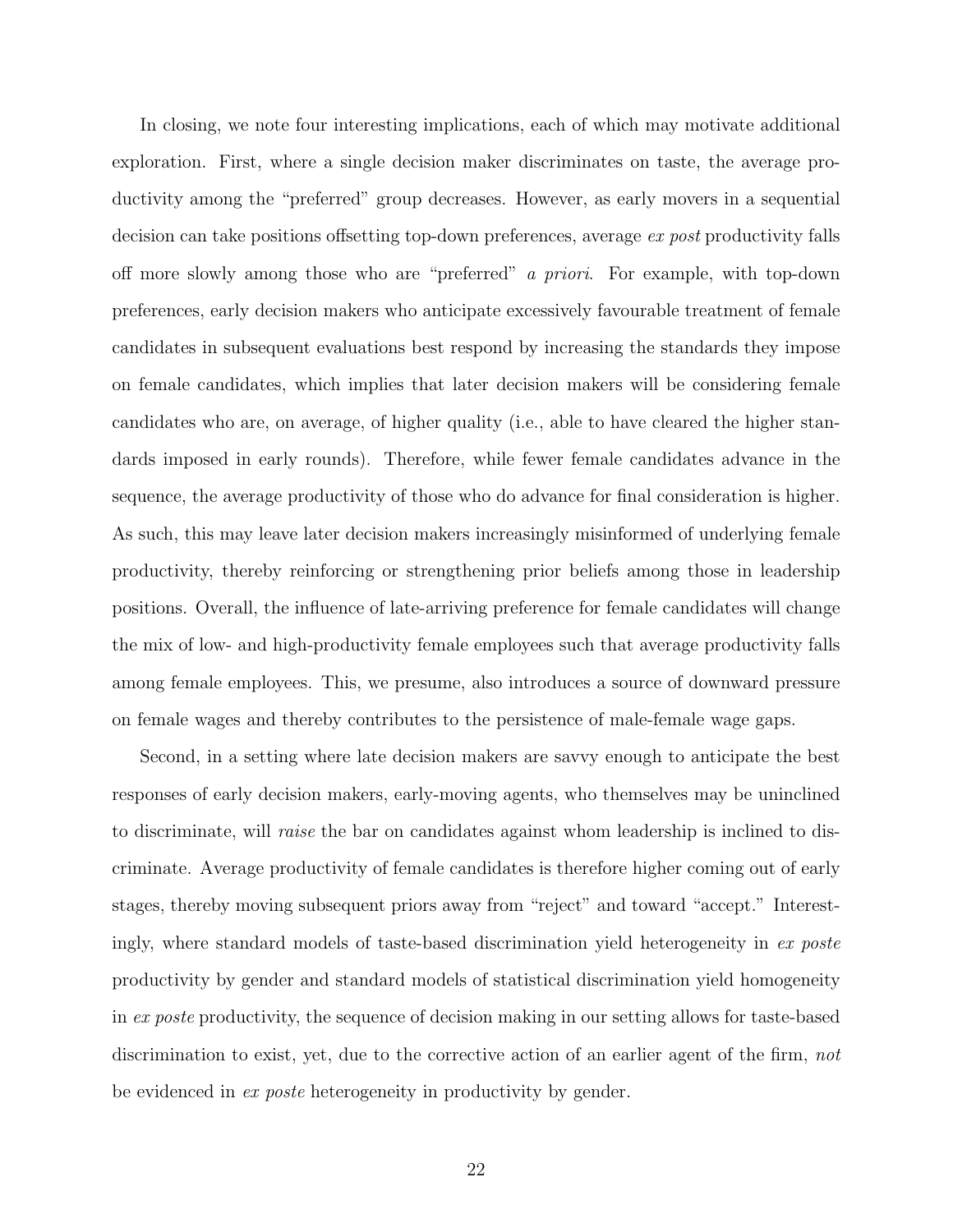Third, the model offers interesting implications in light of existing evidence that resumes with African-American-sounding names receive fewer call backs [\(Bertrand and Mullainathan,](#page-26-0) [2004\)](#page-26-0). While such an empirical regularity is consistent with either a single decision maker statistically discriminating or a single decision maker exercising a kind of taste-based discrimination, it is also consistent with the actions of the first of multiple decision makers in a regime where subsequent decision makers are expected to show preference for African-American candidates. (We assume that call-back decisions are made by initial screeners and not by those who will ultimately make the hire.) Of course, policy prescriptions across these potential mechanisms will differ significantly.

Finally, note that the model we present implies that if preferences for the private attribute are of the top-down variety we describe, we should be concerned that even in regimes where women and racial minorities are valued by leadership, such candidates can be harmed by revealing their identities early if initial screeners merely value those attributes less than leadership. Candidates will also experience tension, insofar as they do benefit from eventually revealing their identities. (In the model, they would choose to identify strictly between Agent 1 and Agent 2.) "Blind" assessments should arguably be considered in this context, as outcomes are certainly not neutral with respect to the information provided to reviewers. For example, in regimes where preferences for female recruitment are not uniformly held across the firm's hierarchy, pro-minority leadership meets with more success by incorporating blind-recruitment tools in early assessments of job candidates.

## References

- <span id="page-25-1"></span>Aigner, Dennis J and Glen G Cain, "Statistical Theories of Discrimination in Labor Markets," Industrial and Labor Relations Review, 1977, pp. 175–187.
- <span id="page-25-0"></span>Altonji, Joseph G and Charles R Pierret, "Employer Learning and Statistical Discrimination," The Quarterly Journal of Economics, 2001, 116 (1), 313–350.

<span id="page-25-2"></span>Arrow, Kenneth, "Some Models of Racial Discrimination in the Labor Market," 1971.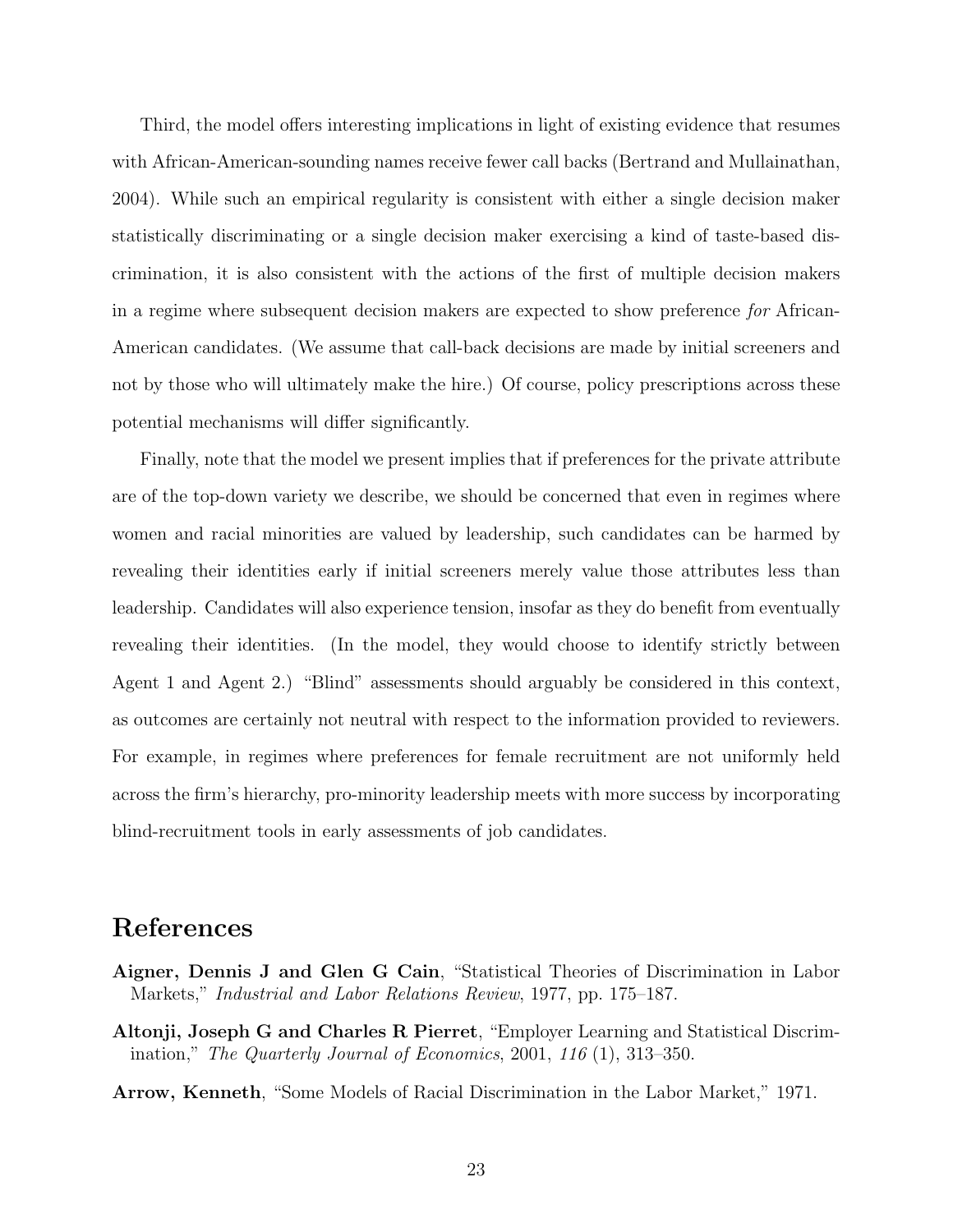- <span id="page-26-5"></span> $\Box$ , "The Theory of Discrimination," *Discrimination in Labor Markets*, 1973, 3 (10), 3–33.
- <span id="page-26-4"></span>Becker, Gary S, The Economics of Discrimination, University of Chicago press, 1957.
- <span id="page-26-0"></span>Bertrand, Marianne and Sendhil Mullainathan, "Are Emily and Greg More Employable than Lakisha and Jamal? A Field Experiment on Labor Market Discrimination," American Economic Review, September 2004, 94 (4), 991–1013.
- <span id="page-26-14"></span>Bjerk, David James, "Glass Ceilings or Sticky Floors? Statistical Discrimination in a Dynamic Model of Hiring and Promotion," The Economic Journal, 2008, 118 (530), 961– 982.
- <span id="page-26-10"></span>Breit, William and John B. Horowitz, "Discrimination and Diversity: Market and Non-Market Settings," Public Choice, 1995, 84, 63–75.
- <span id="page-26-1"></span>Carlsson, Magnus and Dan-Olof Rooth, "Revealing Taste Based Discrimination in Hiring: A Correspondence Testing Experiment with Geographic Variation," IZA Discussion Paper, 2011, (6153).
- <span id="page-26-2"></span>Castillo, Marco, Ragan Petie, Maximo Torero, and Lise Vesterlund, "Gender Differences in Bargaining Outcomes: A Field Experiment on Discrimination," Journal of Public Economics, 2013, 99, pp. 35–48.
- <span id="page-26-7"></span>Eriksson, Stefan and Jonas Lagerström, "Detecting Discrimination in the Hiring Process: Evidence From an Internet-Based Search Channel," Empirical Economics, 2012, 43 (2), 537–563.
- <span id="page-26-11"></span>Ewens, Michael, Bryan Tomlin, and Liang Choon Wang, "Statistical Discrimination or Prejudice? A Large Sample Field Experiment," Review of Economics and Statistics, 2012, (0).
- <span id="page-26-3"></span>Farber, Henry S. and Robert Gibbons, "Learning and Wage Dynamics," Quarterly Journal of Economics, 1996, 111 (4), 1007–47.
- <span id="page-26-6"></span>Green, Jerry R. and Jean-Jacques Laffont, "Posterior Implementability in a Two-Person Decision Problem," Econometrica, 1987, 55 (1), pp. 69–94.
- <span id="page-26-12"></span>Guryan, Jonathan and Kerwin Kofi Charles, "Taste-Based or Statistical Discrimination: The Economics of Discrimination Returns to its Roots," The Economic Journal, 2013.
- <span id="page-26-9"></span>Jacquemet, Nicolas and Constantine Yannelis, "Indiscriminate Discrimination: A Correspondence Test for Ethnic Homophily in the Chicago Labor Market," Labour Economics, 2012.
- <span id="page-26-8"></span>Kuhn, Peter and Kailing Shen, "Gender Discrimination in Job Ads: Evidence from China," The Quarterly Journal of Economics, 2013, 128 (1), 287–336.
- <span id="page-26-13"></span>Lang, Kevin and Michael Manove, "Education and Labor Market Discrimination," The American Economic Review, 2011, 101 (4), 1467–1496.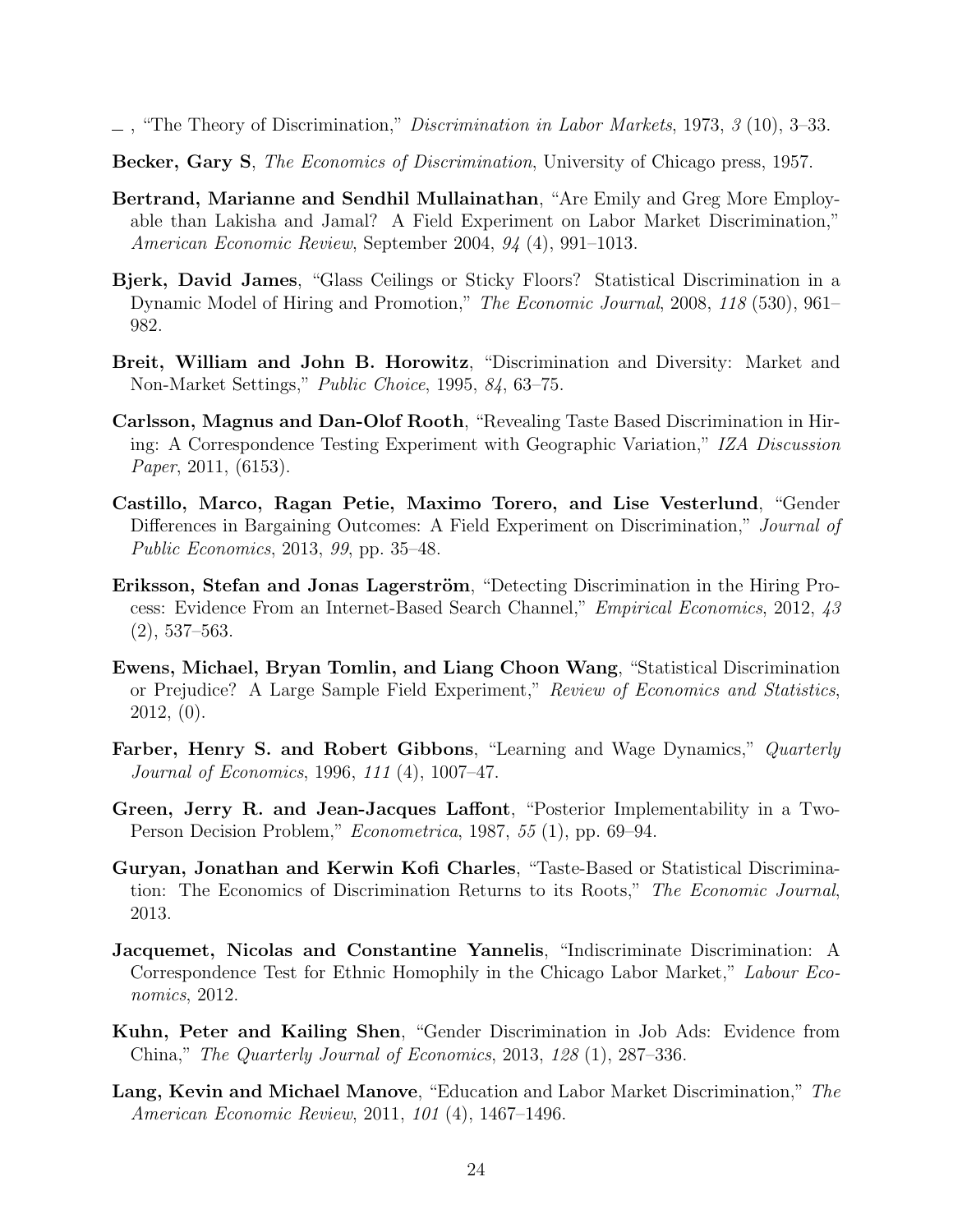- <span id="page-27-4"></span>Lewis, Amy C. and Steven J Sherman, "Hiring You Makes Me Look Bad: Social-Identity Based Reversals of the Ingroup Favoritism Effect," Organizational Behavior and Human Decision Processes, 2003, pp. 262–276.
- <span id="page-27-3"></span>Luo, Guo Ying, "Collective Decision-Making and Heterogeneity in Tastes," Journal of Business & Economic Statistics, 2002, 20 (2), pp. 213–226.
- <span id="page-27-1"></span>McCall, John J, "The Simple Mathematics of Information, Job Search, and Prejudice," Racial Discrimination in Economic Life, Lexington Books, 1972, pp. 205–224.
- <span id="page-27-6"></span>Murphy, Kevin J., "Executive Compensation: Where We Are, and How We Got There," in G. Constantinides, M. Harris, and R. Stulz, eds., Handbook of the Economics of Finance, Elsevier Science North Holland, Elsevier, 2013.
- <span id="page-27-0"></span>Phelps, Edmund S, "The Statistical Theory of Racism and Sexism," The American Economic Review, 1972, pp. 659–661.
- <span id="page-27-5"></span>Pinkston, Joshua C, "A Test of Screening Discrimination with Employer Learning," Industrial & Labor Relations Review, 2005, 59, 267.
- <span id="page-27-2"></span>Spence, Michael, "Job Market Signaling," The Quarterly Journal of Economics, 1973, pp. 355–374.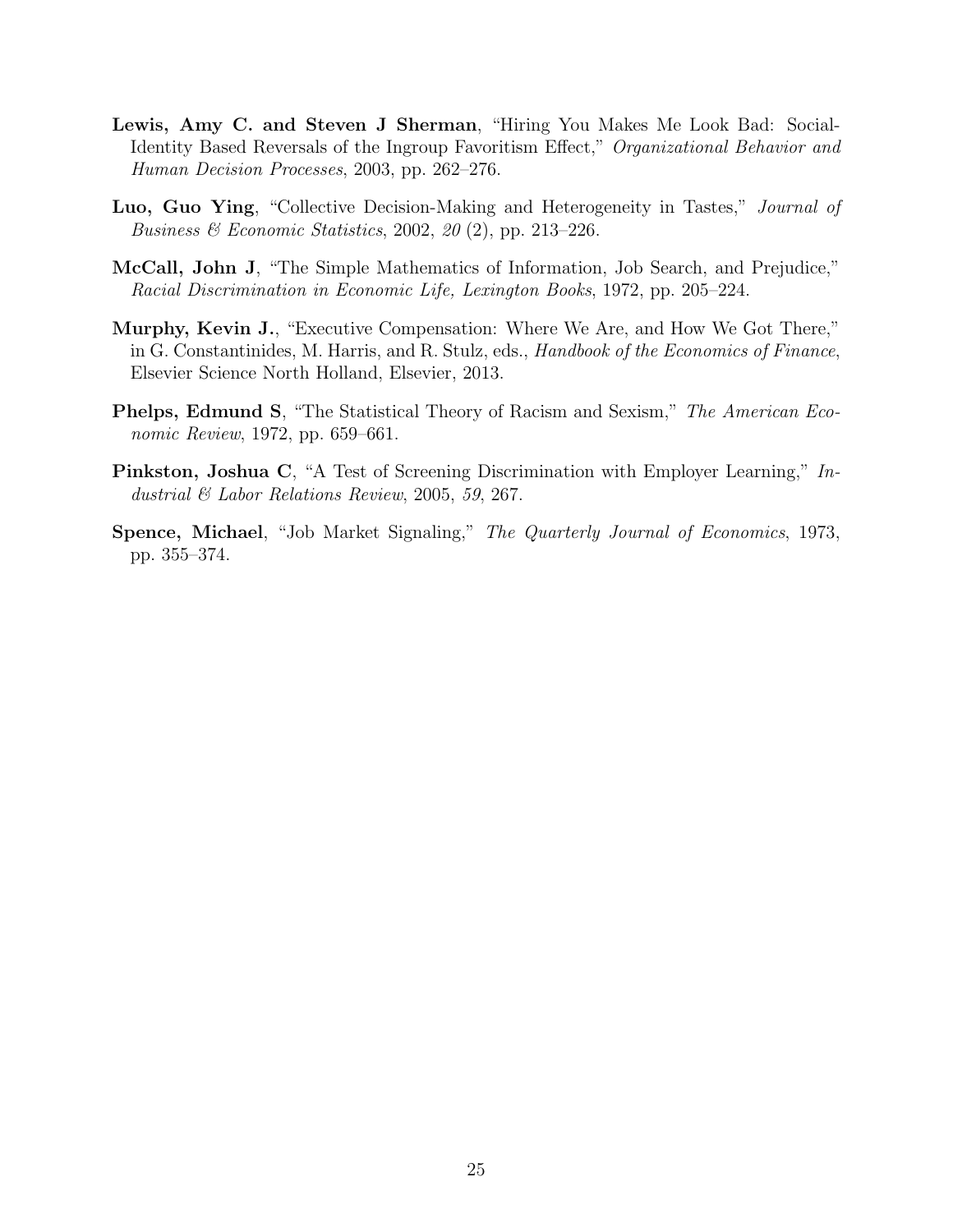# 6 Figures

Figure 1: Optimal reservation signals with top-down preferences  $(B_1 = 0)$  and a naive Agent 2

<span id="page-28-0"></span>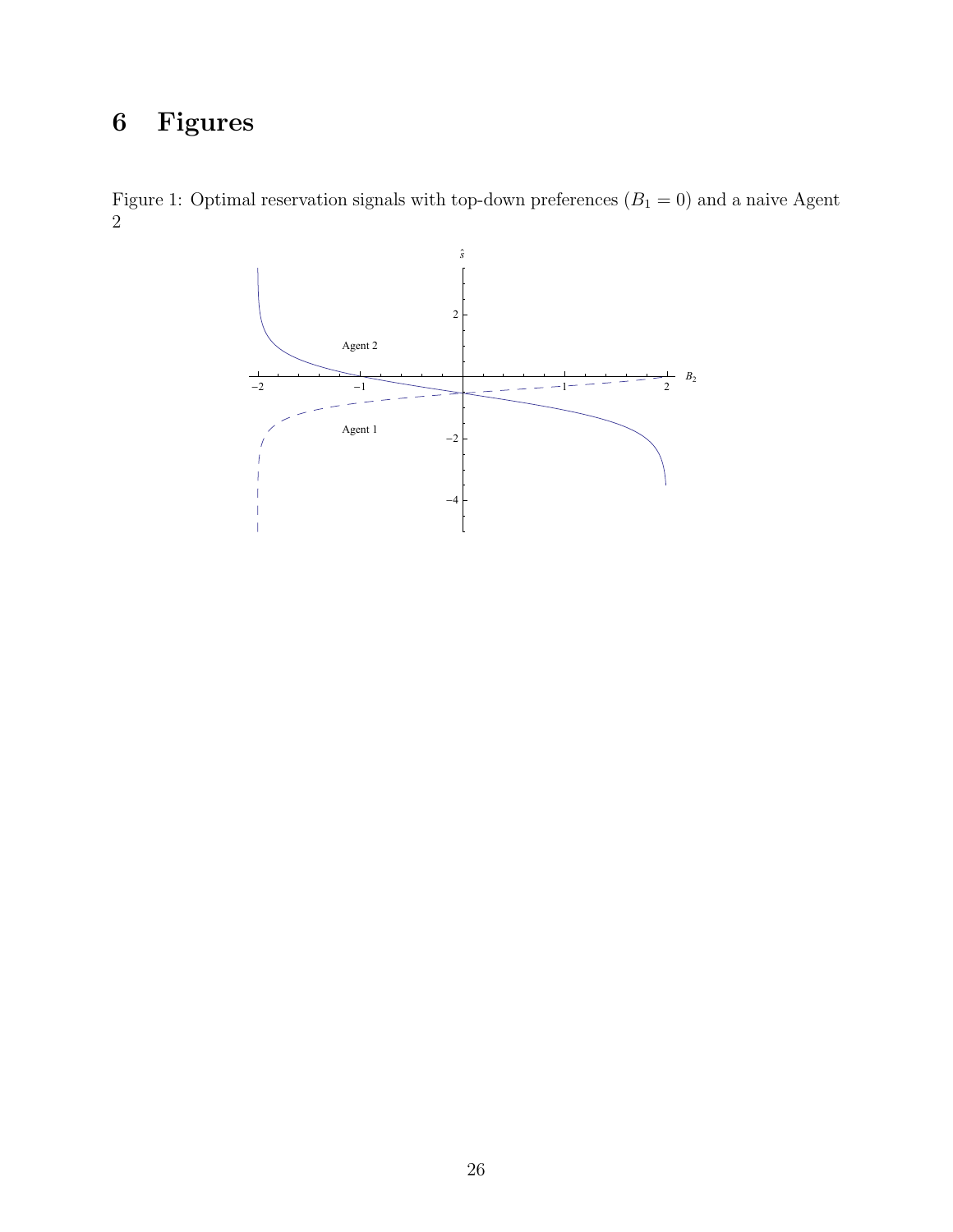<span id="page-29-0"></span>Figure 2: Employment probabilities with top-down preferences  $(B_1 = 0)$  and a naive Agent 2



Panel A: No screening provided by Agent 1

Panel B: Agent 1 screens candidates prior to Agent 2

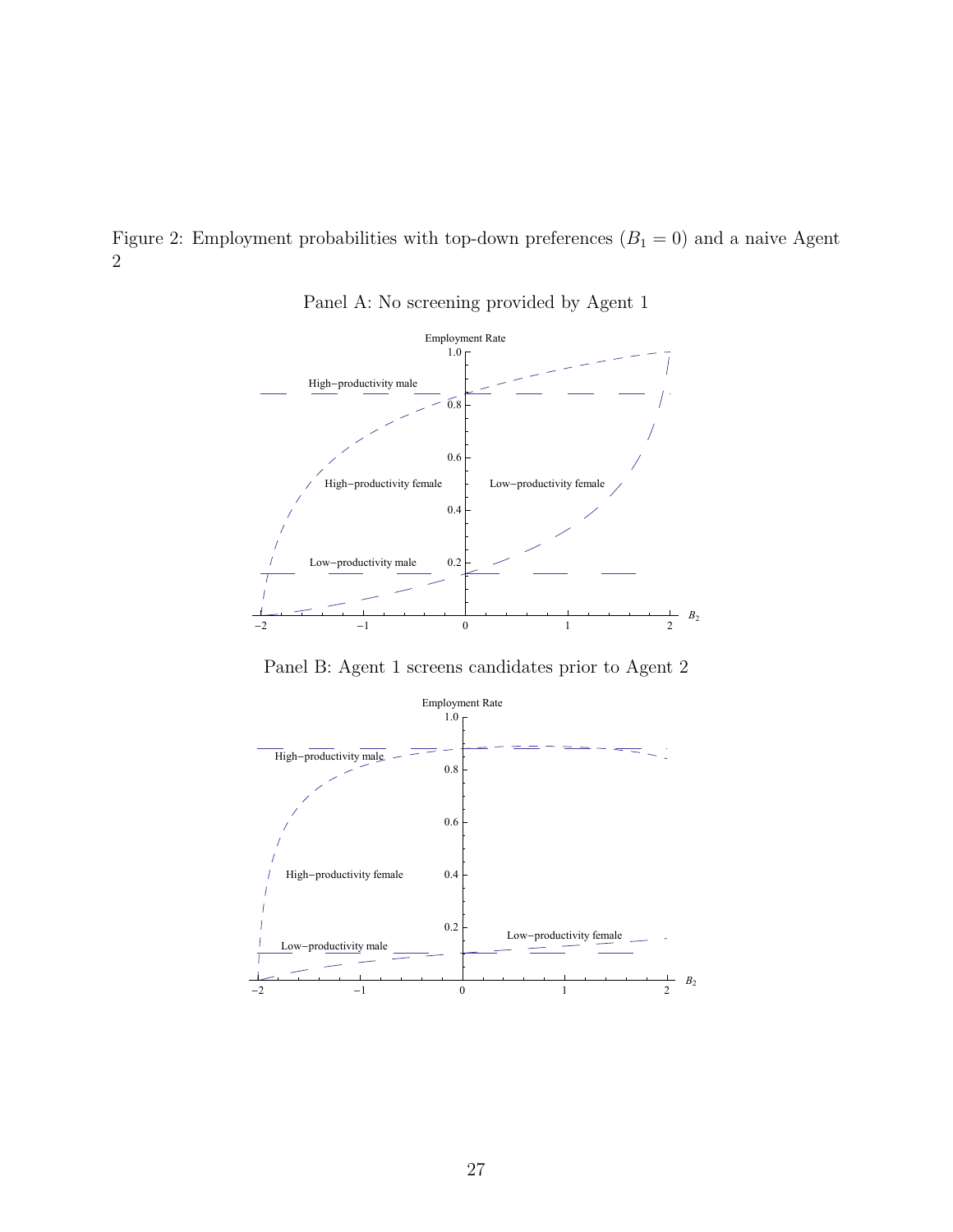

<span id="page-30-0"></span>

Figure 4: Reservation signals across  $\tau_2$  with top-down preferences  $(B_1 = 0)$  and a naive Agent 2

<span id="page-30-1"></span>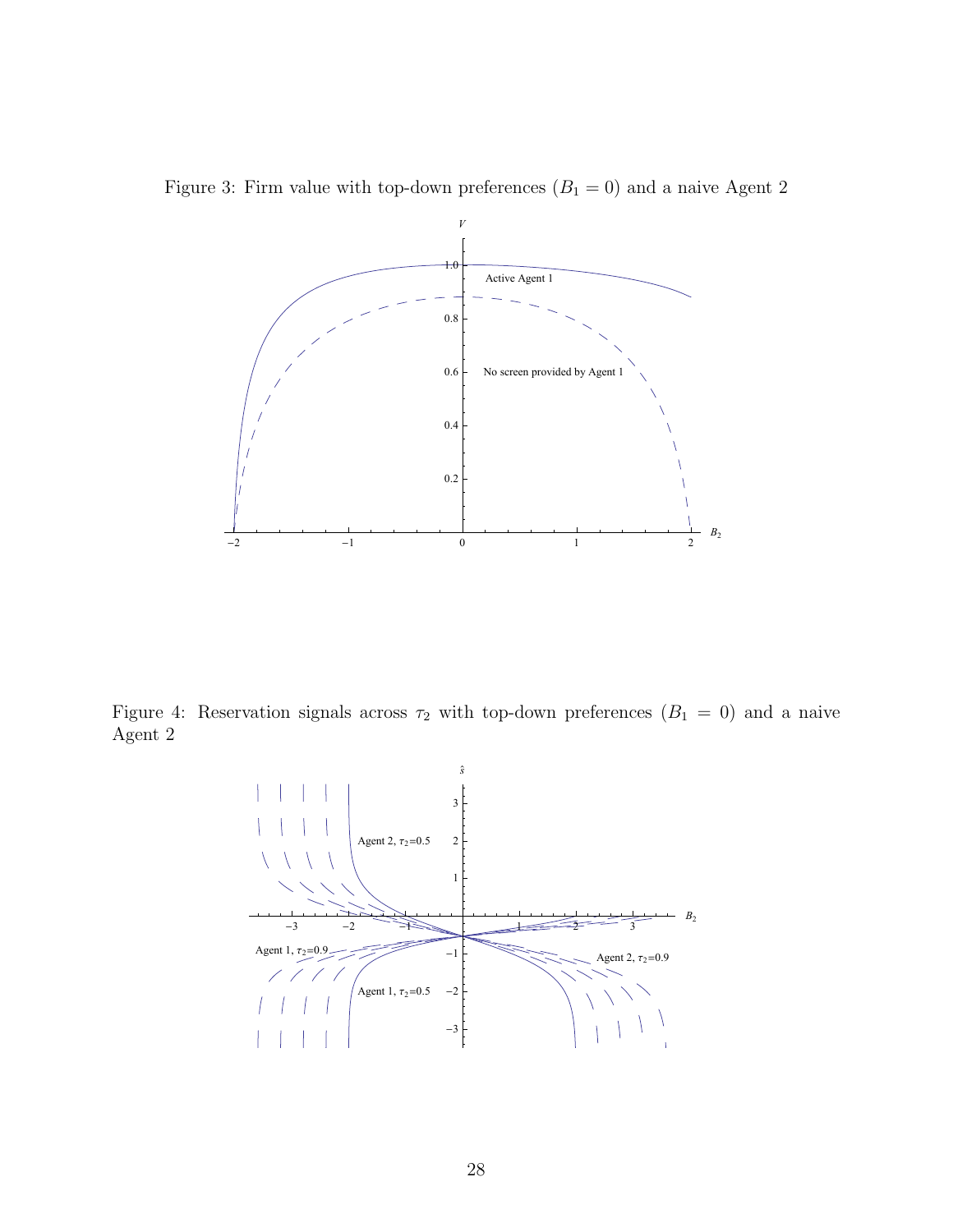Figure 5: Employment rates for "good" workers across  $\tau_2$  with top-down preferences  $(B_1 = 0)$ and a naive Agent 2

<span id="page-31-0"></span>

Figure 6: Employment rates for "bad" workers across  $\tau_2$  with top-down preferences  $(B_1 = 0)$ and a naive Agent 2

<span id="page-31-1"></span>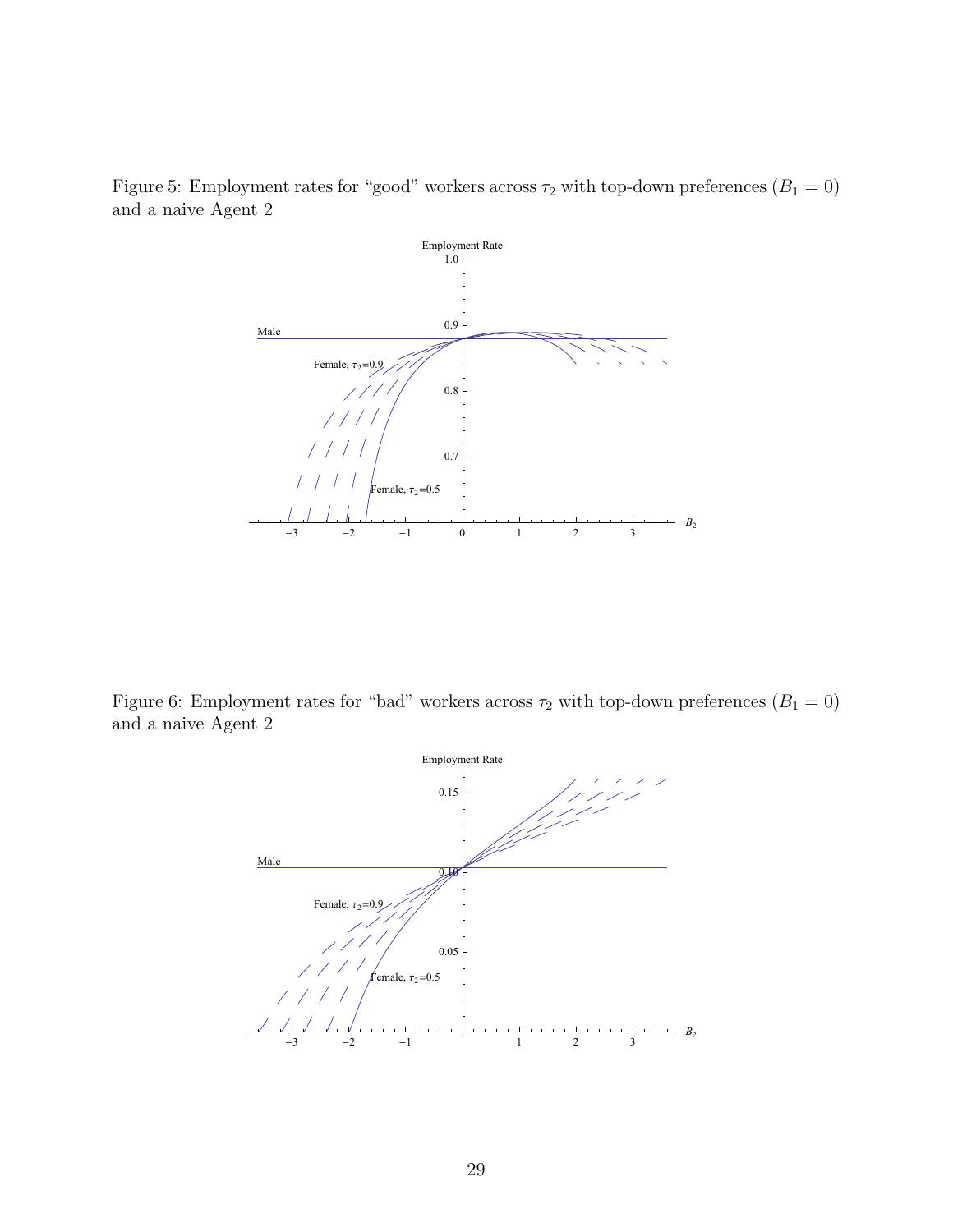<span id="page-32-0"></span>Figure 7: Reservation signals across  $B_1$  when Agent 2 is naive

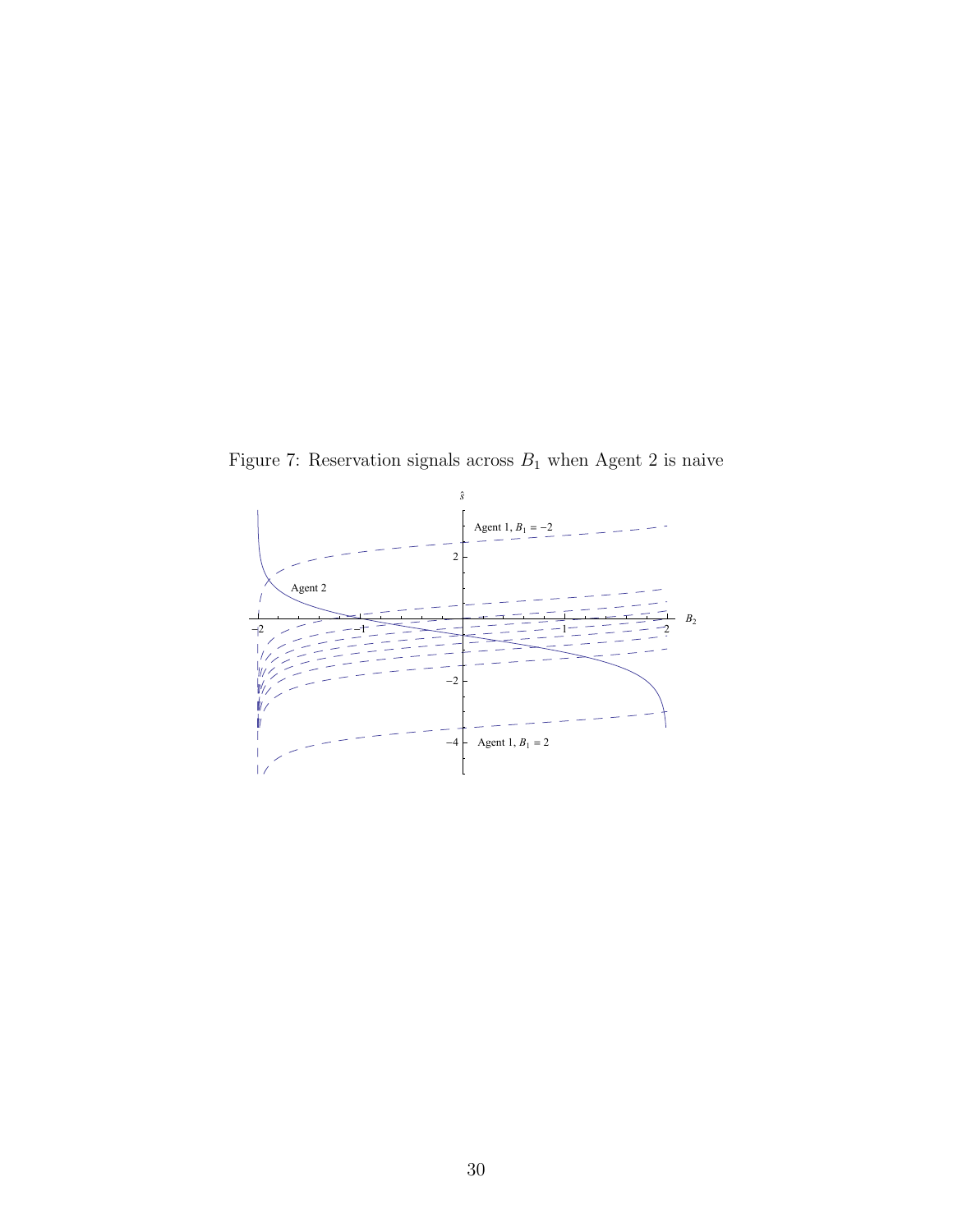<span id="page-33-0"></span>Figure 8: Rates of employment among female (i.e., the "preferred") candidates when Agent 2 is naive



Panel A: High-productivity female candidates

Panel B: Low-productivity female candidates

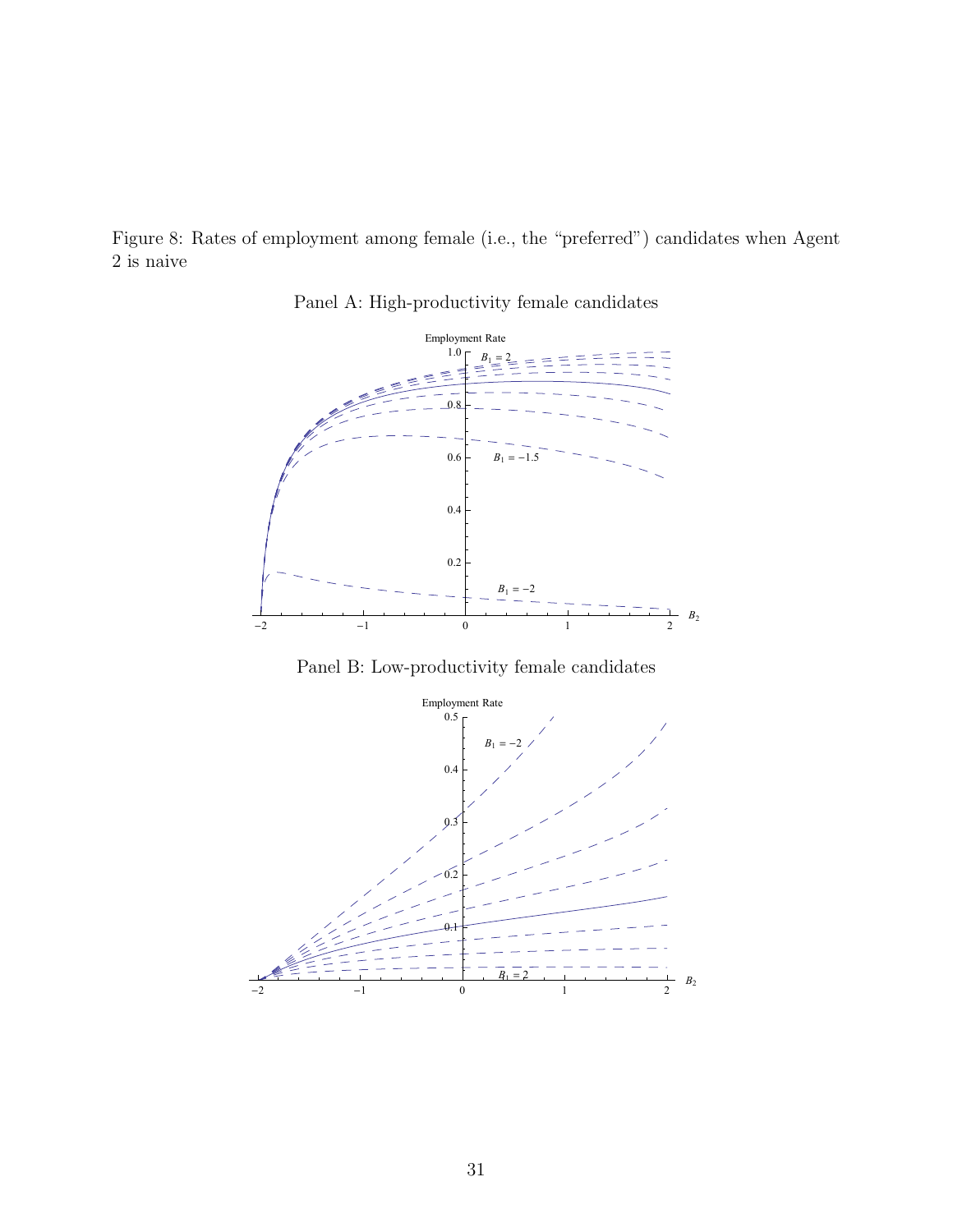Figure 9: Optimal reservation signals with top-down preferences  $(B_1 = 0)$  and a savvy Agent 2

<span id="page-34-0"></span>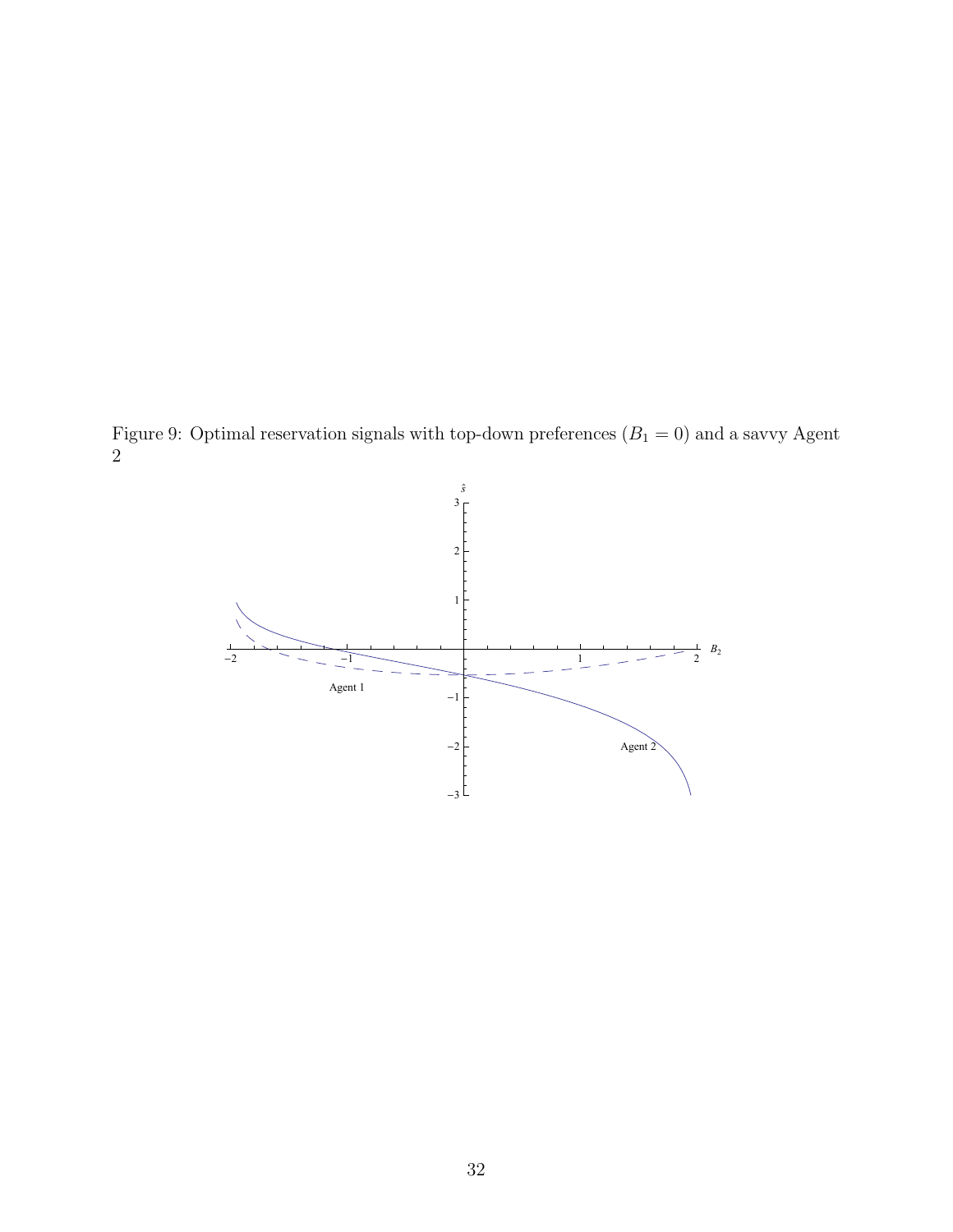Figure 10: Employment probabilities and firm value with top-down preferences  $(B_1 = 0)$ and a savvy Agent 2

<span id="page-35-0"></span>

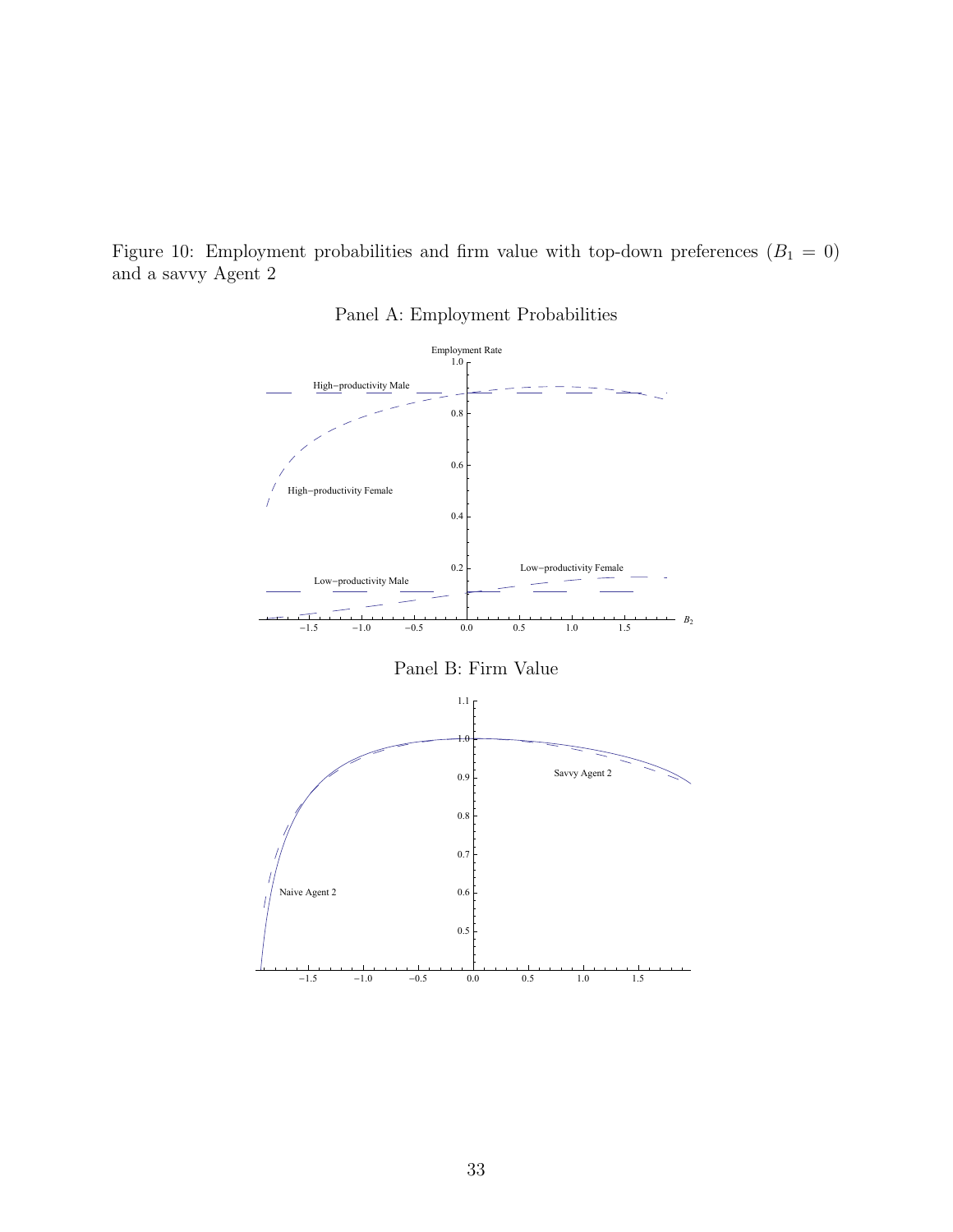

<span id="page-36-0"></span>Panel A: Employment probabilities among "good" female candidates



Panel B: Expected firm value in assessing a privately valued candidate